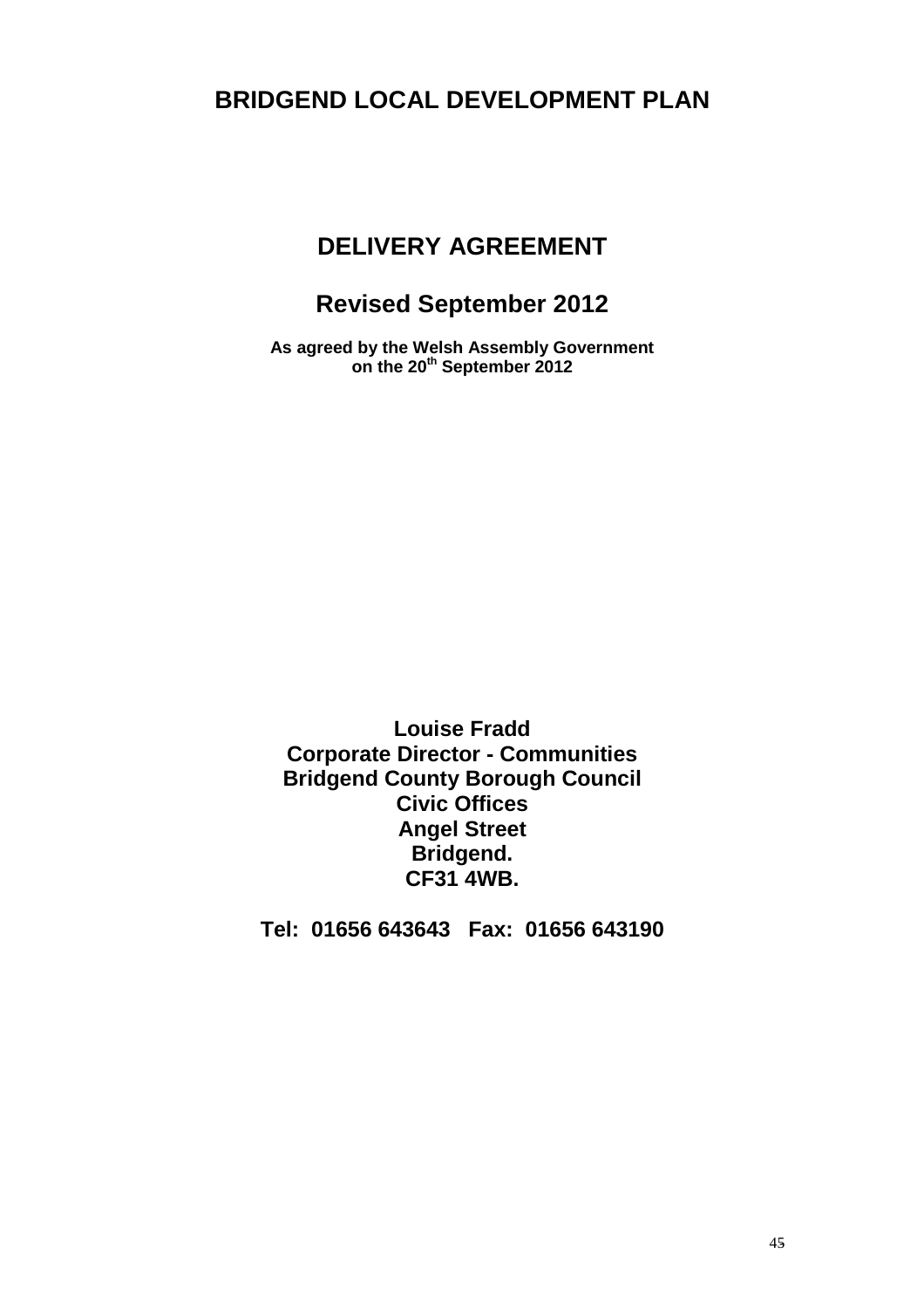# **CONTENTS**

| <b>Chapter</b>                                                                       |                                                                                                    | Page |  |
|--------------------------------------------------------------------------------------|----------------------------------------------------------------------------------------------------|------|--|
| <b>CONTENTS</b>                                                                      |                                                                                                    |      |  |
| <b>SUMMARY</b>                                                                       |                                                                                                    |      |  |
| 1                                                                                    | <b>INTRODUCTION</b>                                                                                | 4    |  |
| $\boldsymbol{2}$                                                                     | THE CONTEXT                                                                                        | 7    |  |
| 3                                                                                    | THE LOCAL DEVELOPMENT PLAN TIMETABLE                                                               | 11   |  |
| 4                                                                                    | THE COMMUNITY INVOLVEMENT SCHEME (CIS)                                                             | 16   |  |
| 5                                                                                    | <b>RISK ANALYSIS</b>                                                                               | 21   |  |
| 6                                                                                    | <b>MONITORING, REVIEW, ALTERATION AND REPLACEMENT</b><br>OF THE LDP                                | 23   |  |
| 7                                                                                    | <b>CONTACT INFORMATION</b>                                                                         | 25   |  |
|                                                                                      | <b>APPENDICES</b>                                                                                  |      |  |
| <b>PROCESS</b>                                                                       | <b>APPENDIX 1 - LOCAL DEVELOPMENT PLAN PREPARATION</b>                                             | 27   |  |
|                                                                                      | <b>APPENDIX 2 - TIMETABLE FOR THE PREPARATION OF THE</b><br><b>BRIDGEND LOCAL DEVELOPMENT PLAN</b> | 43   |  |
| <b>APPENDIX 3 - COMPOSITION OF THE LDP KEY STAKEHOLDER</b><br><b>FORUM</b>           |                                                                                                    |      |  |
|                                                                                      | <b>APPENDIX 4 - STATUTORY CONSULTEE AND INTERESTED</b><br><b>PARTY DATABASE</b>                    | 46   |  |
| <b>APPENDIX 5 - HOW OTHER PLANS AND STRATEGIES WILL</b><br><b>INFLUENCE THE LDP</b>  |                                                                                                    |      |  |
| <b>APPENDIX 6 - CONSULTATION RESPONSES ON THE DRAFT</b><br><b>DELIVERY AGREEMENT</b> |                                                                                                    |      |  |
| <b>APPENDIX 7 - GLOSSARY OF TERMS</b>                                                |                                                                                                    |      |  |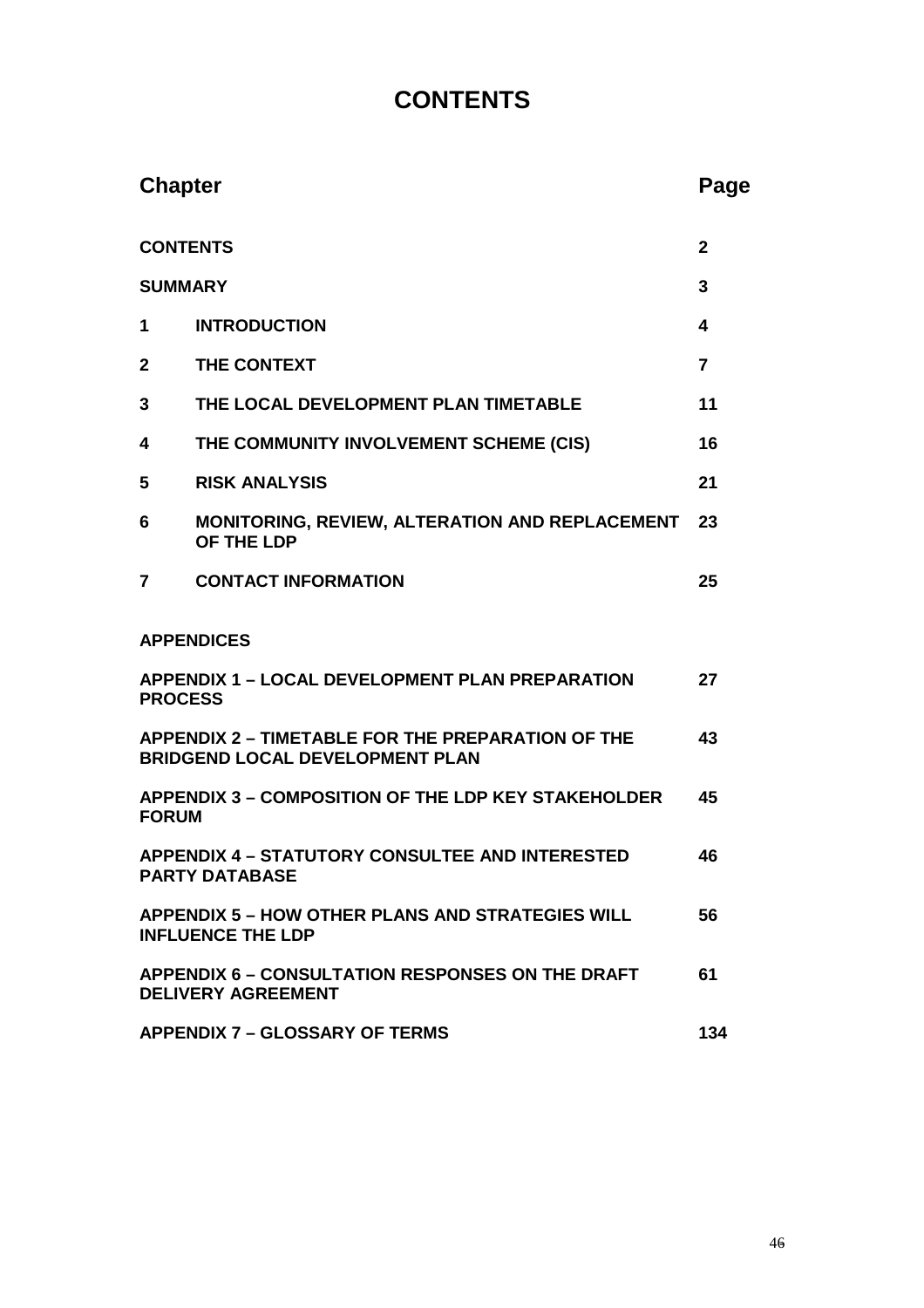# **SUMMARY**

# **This document aims to**:

Show that Bridgend County Borough Council is meeting the legal requirements for the delivery of its new Local Development Plan.

Set out the local planning authority's strategy for community involvement and its links to other community involvement initiatives.

Identify in general terms which local community groups and other bodies need to be consulted.

Show how local people, community groups, and other bodies can be involved in a timely and accessible manner.

Show that the methods to be used to involve local people, community groups, and other bodies are suitable for the different stages of the Local Development Plan and for particular communities.

Show that the local planning authority can resource and manage the process effectively.

Show how the results of community involvement are to be fed into the preparation of the Local Development Plan and Supplementary Planning Guidance.

Set out the mechanisms for reviewing the relevant procedures.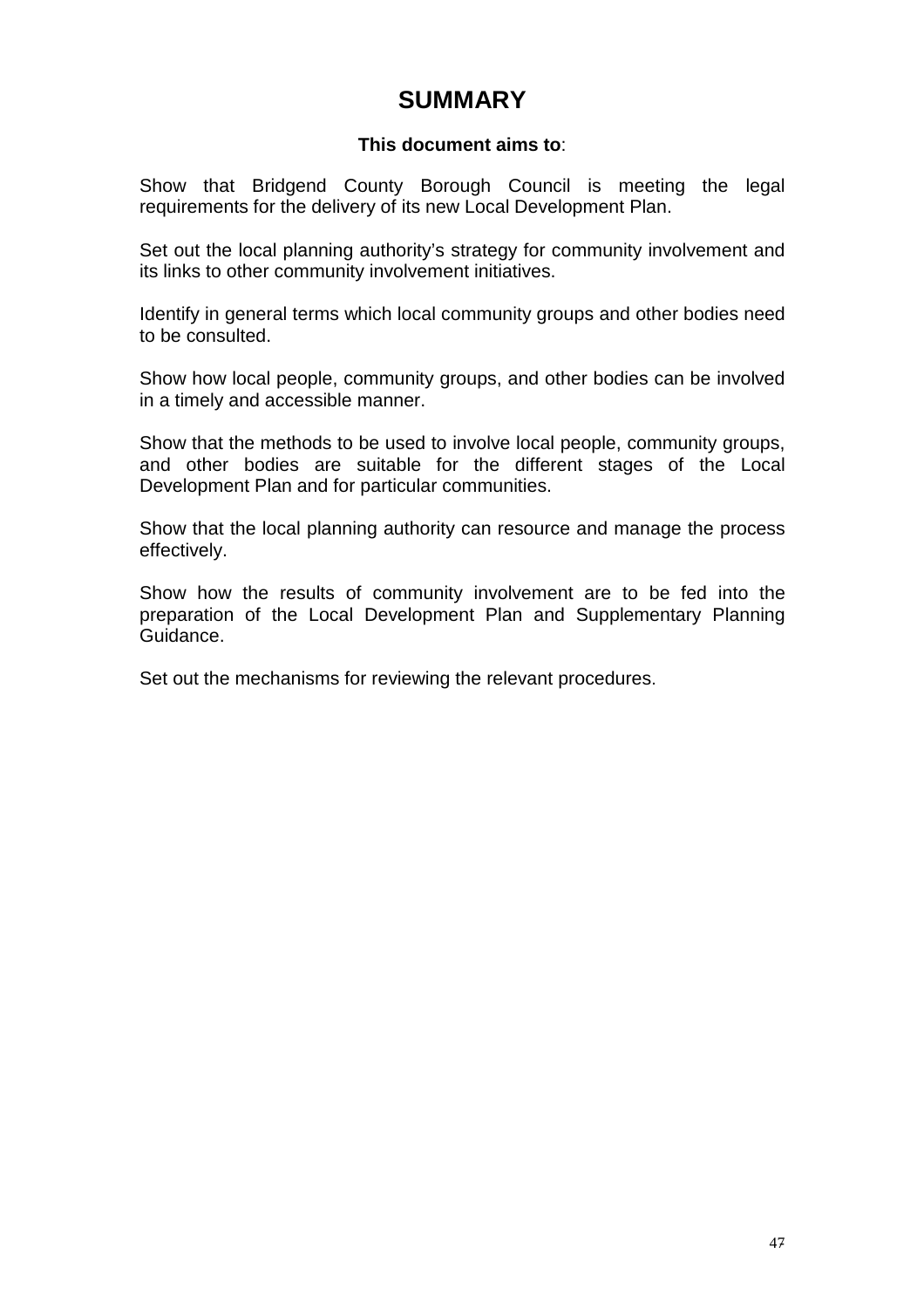# **1. INTRODUCTION**

# **1.1 The Existing Development Plan Framework**

1.1.1 The existing development plan for the County Borough is the Bridgend Unitary Development Plan (UDP), which was adopted by the Council on the 12th May 2005; the plan period of which currently extends 2016. The adopted UDP covers the entire administrative area of the County Borough. It provides up to date and relevant policies and proposals for the development and use of land in the public interest, having regard to the overarching principle of promoting sustainability.

# **1.2 The Local Development Plan**

- 1.2.1 The statutory commencement of Part 6 (Wales) of the Planning and Compulsory Purchase Act 2004 means that local planning authorities in Wales must prepare new development plans for their areas. The plans will be known as 'Local Development Plans', and when they are adopted they will supersede existing development plans, including the current UDP for Bridgend.
- 1.2.2 LDPs should, therefore, be prepared as soon as possible to replace existing development plans, and the process should be capable of completion within 4 years. This will ensure that consultees and stakeholders stay engaged in the process, and that fewer contextual changes should throw the Plan off course.
- 1.2.3 In producing the LDP the Council will need to take account of other strategies and plans it produces, particularly the Community Strategy. It must also be in line with national and regional plans and strategies such as the Wales Spatial Plan, Planning Policy Wales (March 2002), Ministerial Interim Planning Policy Statements (MIPPS) Technical Advice Notes (TANs), Minerals Planning Policy Wales (MPPW), Minerals Technical Advice Notes (MTANs) and Regional Waste Plans<sup>1</sup>, whilst also reflecting local circumstances.
- 1.2.4 On the 7th December 2005, Bridgend County Borough Council formally resolved to commence work on the preparation of its Local Development Plan (LDP). The new LDP is intended to be clear, transparent, concise, accessible to the public, and easy to review in the future. As the Plan will not repeat national planning policy, it will focus on those issues which are specifically relevant to the plan area, that is, the County Borough. The LDP will cover the entire County Borough and will extend to 2021.
- 1.2.5 The format of the plan is an important early consideration when developing the LDP. The proposed draft format of the LDP is as follows:
	- Introduction;
	- Strategy (vision, strategic issues, key policies and monitoring targets etc);
	- Area-wide policies for development;
	- Major allocations of land;
	- Specific policies and proposals for key areas of change and protection;
	- Succinct reasoned justification to explain policies and to guide their implementation; and
	- Proposals map on a geographical base.

# **1.3. The Delivery Agreement**

l

<sup>&</sup>lt;sup>1</sup> The Planning and Compulsory Purchase Act 2004, Section 62(5)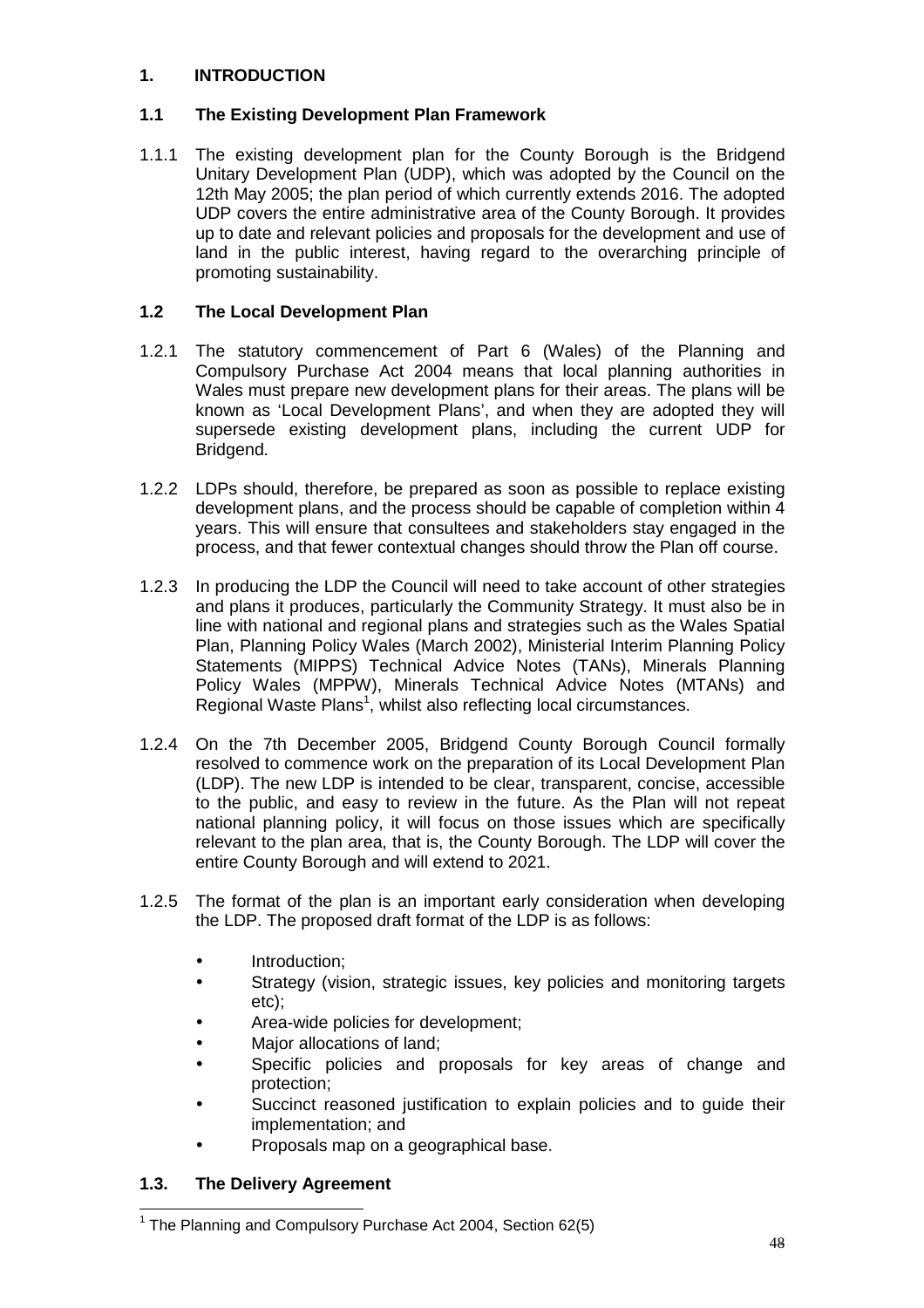- 1.3.1 The 2004 Act requires the Council to prepare a Delivery Agreement (DA) for the LDP which sets out the process to be undertaken in, and the timetable for, preparing the plan. This must be formally approved by the Council and agreed by the Welsh Assembly Government (WAG).
- 1.3.2 This document is the Delivery Agreement for the Bridgend LDP and includes:
	- the timetable for preparing and adopting the Plan;
	- the resources that the Council will commit to the Plan;
	- the Community Involvement Scheme (CIS), which proposes how the Council will engage stakeholders (including the public) in preparing, reviewing and amending the LDP; and
	- the method by which the Council intends to deal with feedback from the consultation process.
- 1.3.3 It is essential that the Council adheres to the process set out in the Delivery Agreement as this will form part of the "soundness test" which the Inspector will apply to the LDP during the Independent Examination<sup>2</sup>. A "sound" plan is one which is considered to have been prepared with "good judgement and is able to be trusted"<sup>3</sup>. Further information on the criteria for assessing the Soundness of LDPs is contained within LDP Wales.

# **1.4 The Timetable – Revised September 2012**

1.4.1 This sets out how the Council will manage the programme of plan preparation. It identifies the key stages of the process and where possible sets down definitive dates. Where it is not possible to be so prescriptive, particularly in the later stages beyond LDP Deposit, indicative dates are given. The detailed timetable and flowchart of the process appear at Appendices 1 and 2 respectively.

#### **1.5 Resources**

1.5.1 The resources that the Council is able to devote to LDP preparation are clearly set out. They include reference to the core staff that will be dedicated to the process, an indication of other staff and external consultants that will be utilised as required, and details of the substantive budgets that will be available.

#### **1.6 Internal Project Management**

1.6.1 The Delivery Agreement sets out the project management structure which the Council has put in place in order that the LDP process is properly managed throughout and proper political ownership is taken of the Plan.

 2 Local Development Plans Wales, page 27, para. 4.35, Welsh Assembly Government December 2005

 $3$  A Guide to the Examination of Local Development Plans (2006), The Planning Inspectorate 2006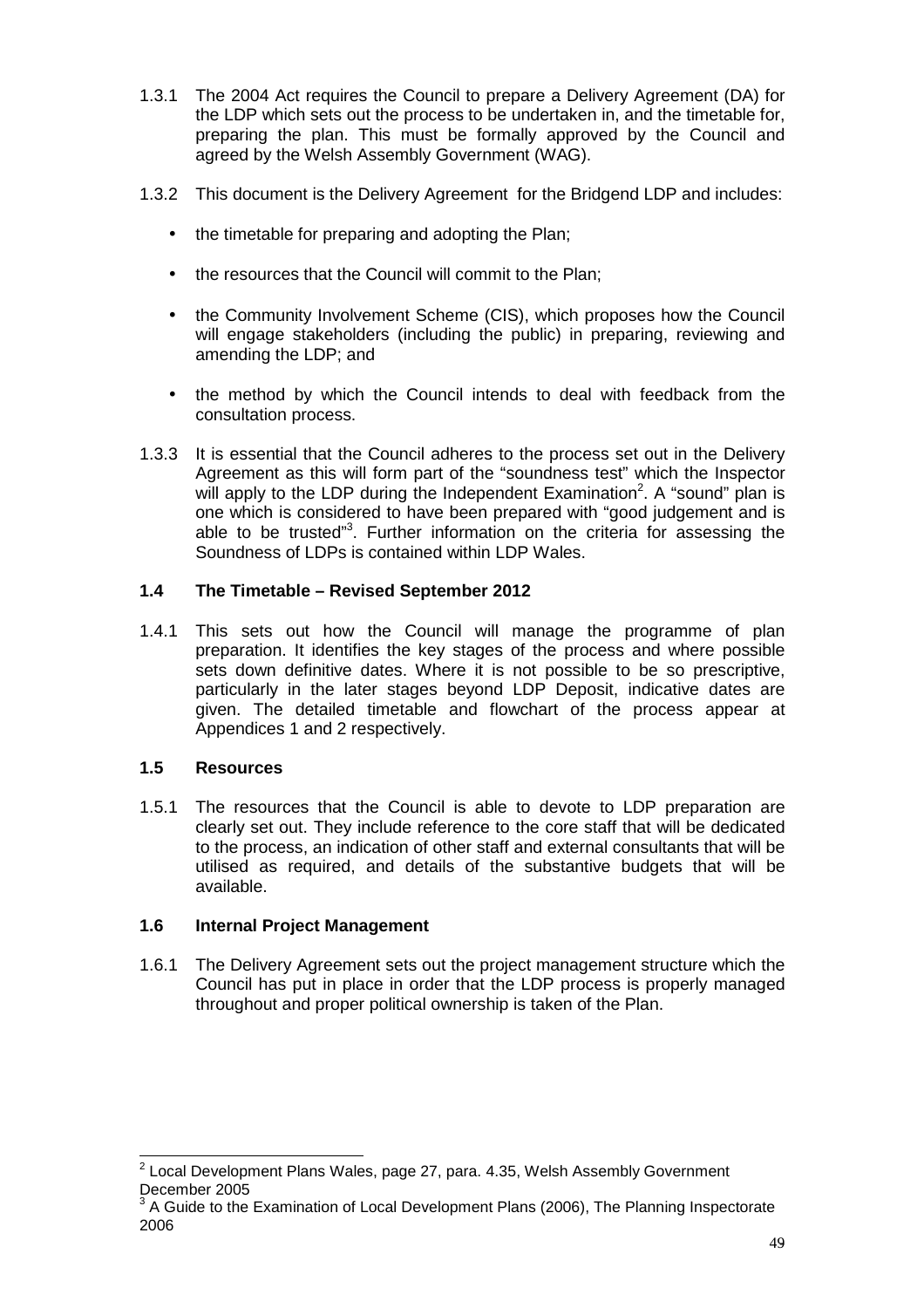# **1.7 The Community Involvement Scheme (CIS)**

- 1.7.1 The Government's intention in changing the planning system is to make it faster, more responsive to change, and to improve community involvement in the plan preparation process. The Delivery Agreement sets out how this will be achieved through the Community Involvement Scheme.
- 1.7.2 The CIS sets out how the Council intends to engage with residents, service users, stakeholders and its partners in a meaningful and cost effective way at each stage of the LDP process.
- 1.7.3 An initial list of those Specific and General Consultation Bodies and interested parties who will be consulted during the preparation of the LDP is contained in Appendix 4. This list will be added to as appropriate throughout the LDP process.

# **1.8 Feedback from the Consultation Process**

1.8.1 The Council is committed to seeking a consensus on relevant issues, in so far as this proves to be practicable, compatible with national planning policy and the principles of sustainable development. It will consider all of the feedback from the consultation process at each stage of the plan process. At the same time, however, it will expect that all parties will engage constructively in the process of LDP preparation, with the mutual objective of producing a Plan which will be 'sound' and robust.

# **1.9 Monitoring the Delivery Agreement**

- 1.9.1 Monitoring of the Delivery Agreement will be an essential part of the process. It will assess whether the plan preparation schedule is being met, and if not what needs to be done to remedy the situation. As a result, should the Council identify a need to review the DA, agreement will be sought from the Welsh Assembly Government<sup>4</sup>
- 1.9.2 The Council has found it necessary to amend the Timetable for the preparation of the LDP. The Welsh Assembly Government agreed the changes to the Timetable on the  $20<sup>th</sup>$  September 2012.

<sup>50</sup> 4 Town and Country Planning (Local Development Plan) (Wales) Regulations 2005 (Reg.9(2))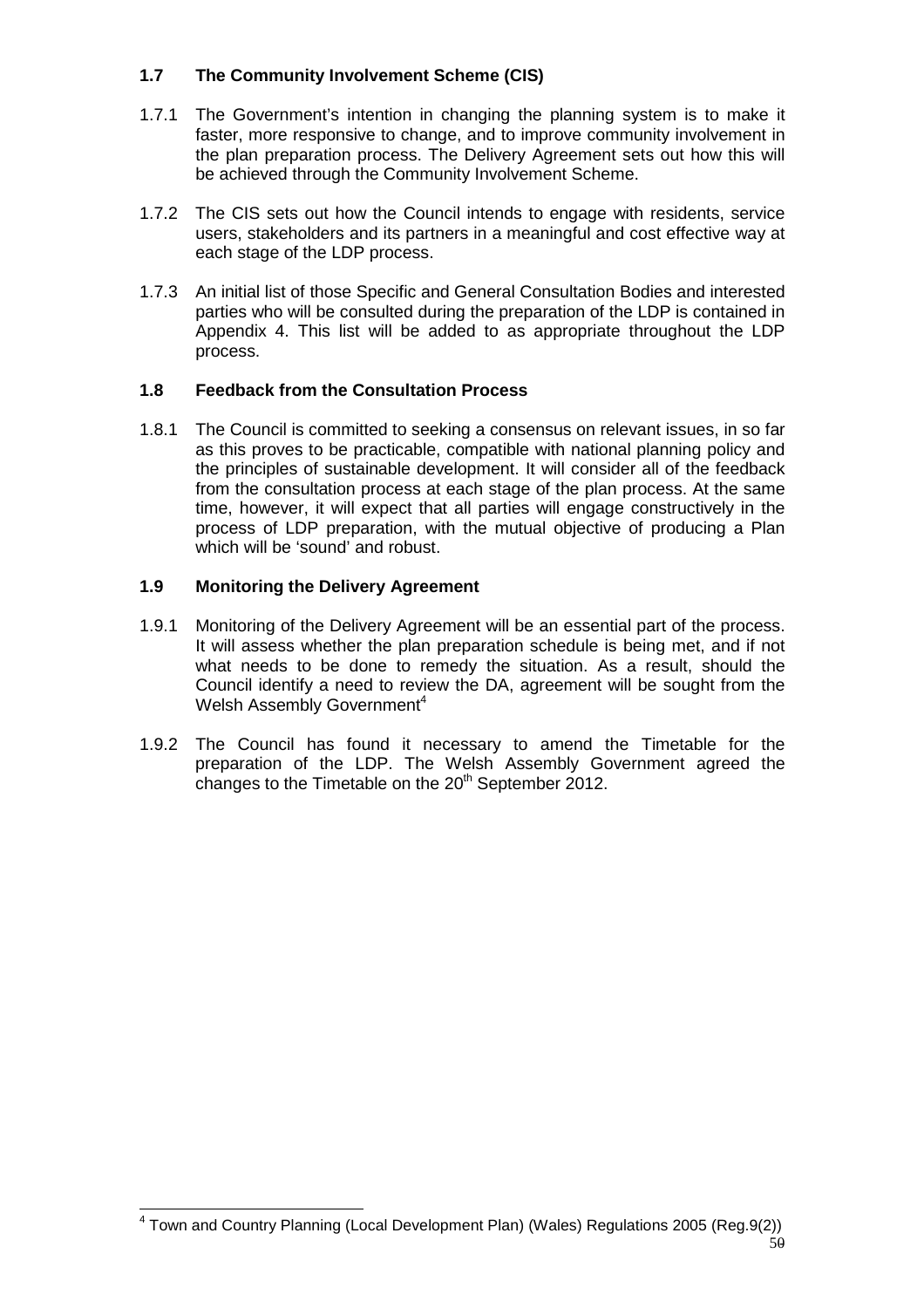# **2. THE CONTEXT**

# **2.1 Statutory Framework**

- 2.1.1 The following primary and secondary legislation is now in force in Wales
	- The Planning and Compulsory Purchase Act 2004.
	- The Town and Country Planning (Local Development Plan) (Wales) Regulations 2005. [SI 2005/2839 (W.203)]
	- The Planning and Compulsory Purchase Act 2004 (Commencement No 4 and Consequential, Transitional and Savings Provisions) (Wales) Order 2005. [SI 2005/2722 (W.193)]
	- The Planning and Compulsory Purchase Act 2004 (Commencement No.6, Transitional Provisions and Savings) Order 2005. [SI 2005/2847]

# **2.2 Welsh Assembly Government Guidance**

- 2.2.1 Policy guidance is contained in the Wales Spatial Plan, Planning Policy Wales (2002), Ministerial Interim Planning Policy Statements (MIPPS), Technical Advice Notes (TANs), Minerals Planning Policy Wales (MPPW) and Minerals Technical Advice Notes (MTANs). However, guidance on the preparation of LDPs is set out in Local Development Plans Wales (2005) (LDPW). The Welsh Assembly Government has also published, or are in the process of publishing
	- a LDP Manual  $(2006)$ ,
	- Planning Your Community (2006) which is a public quide to LDPs and
	- Planning Policy Wales Companion Guide (2006) which provides a comprehensive package of policy and procedural advice to those involved in the LDP process.
- 2.2.2 A Guide to the Examination of Local Development Plans (2006) has also been published by the Planning Inspectorate.

#### **2.3 The Welsh Language Act 1993**

2.3.1 In preparing the LDP, the Council will publish proposals and consult with the public in English and Welsh in accordance with its approved Welsh Language Scheme whenever it is practicable to do so, and make provisions for representations and communications to be carried out in both languages. This may not always be possible, however, due to the technical nature of some documents.<sup>5</sup>

#### **2.4. The Race Relations (Amendment) Act 2000**

2.4.1 In preparing the LDP the Council will comply with the general duty in the above Act to promote race equality. $6$  It will, therefore, have due regard to the need to eliminate unlawful racial discrimination, and it will seek to promote

 5 Local Development Plans Wales, page 32, para. 4.58, Welsh Assembly Government, December 2005

 $^6$  Local Development Plans Wales, page 22, para. 4.18, Welsh Assembly Government, December 2005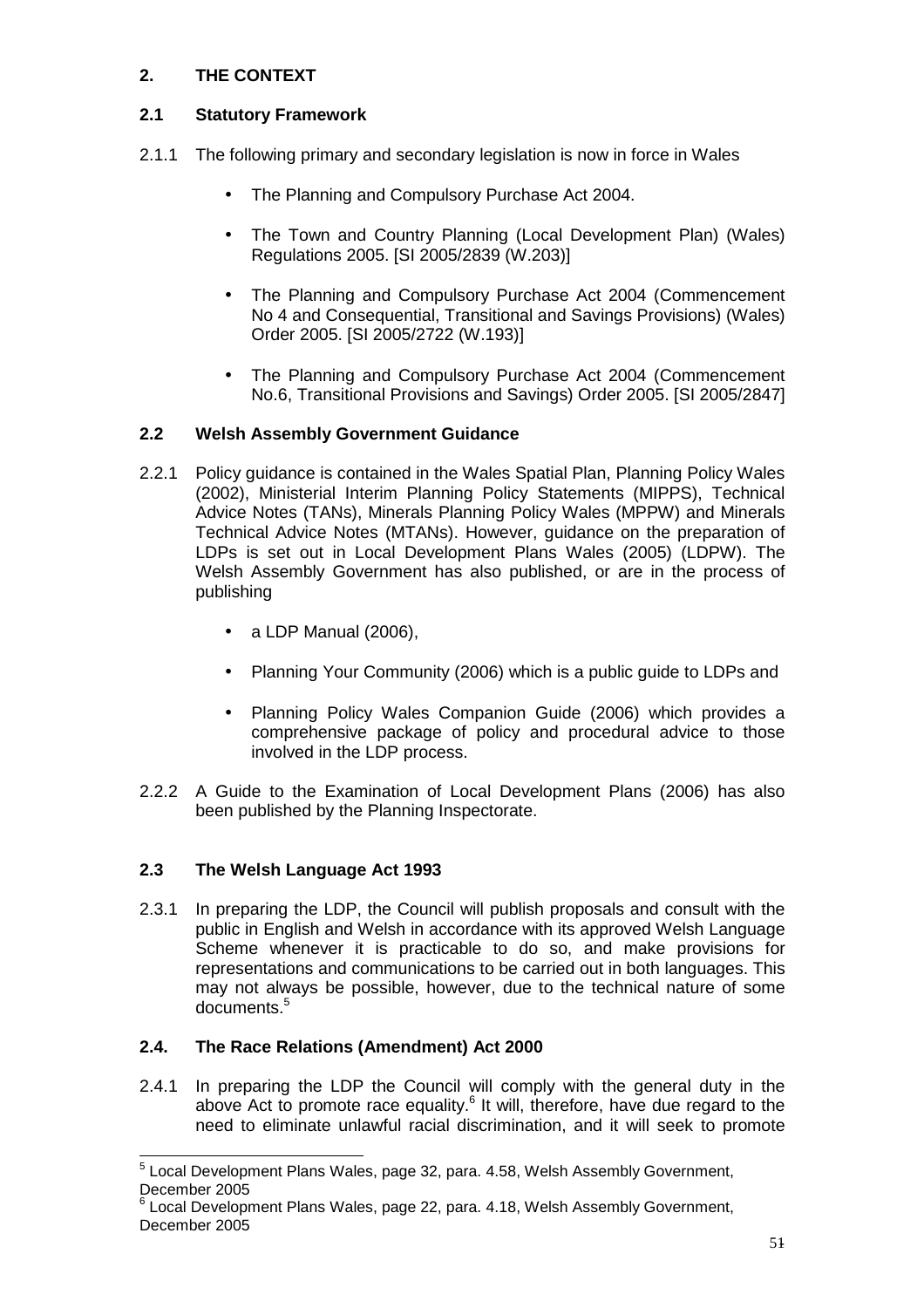equality of opportunity and good relations between persons of different racial groups in accordance with the Council's 'Equalities Agenda'.

#### **2.5 Disability Discrimination Acts 1995 and 2005**

2.5.1. In preparing the LDP the Council will comply with the general duty in the Disability Discrimination Act 2005 to promote disability equality. It will, therefore, have a due regard to the need to promote equality of opportunity between disabed persons and other persons; to eliminate unlawful discrimination and harassment of disabled persons; promote positive attitudes towards disabled persons; encourage participation of disabled persons in public life; and take steps to take account of disabled persons disabilities. This will include full consideration of the access and communication needs of disabled people to ensure they can access relevant information and participate in consultation.

# **2.6 Supplementary Planning Guidance (SPG)**

- 2.6.1 The LDP will contain sufficient policies and proposals to provide the basis for deciding planning applications, and, where appropriate, for determining conditions to be attached to planning permissions. Supplementary Planning Guidance (SPG) will also be utilised as a means of setting out more detailed thematic or site-specific guidance on the way in which LDP policies will be applied.<sup>7</sup> SPG will not form part of the development plan, but it will be clearly cross-referenced to the relevant LDP policies and proposals which it supplements, and will be consistent with the Plan. $8$  SPG may be taken into account as a material consideration in the determination of planning applications.
- 2.6.2 SPG will assist in terms of the Plan's flexibility. It may take the form of site specific guidance such as masterplans, design guides or area development briefs, or take more thematic form such as guidance on extensions to dwellings, shopfronts and car parking standards.<sup>9</sup>
- 2.6.3 The Council will establish what SPG to produce based on key priorities which are crucial to the implementation of the LDP and the current Development Plan. One of the tasks at the pre-deposit stage will be for the Council, in consultation with other key stakeholders, to produce a draft SPG programme. This programme will identify what SPGs will be produced and when and will be subject to consultation and Council agreement.

<sup>————————————————————&</sup>lt;br><sup>7</sup> Local Development Plans Wales, page 33, para. 5.1, Welsh Assembly Government, December 2005

<sup>&</sup>lt;sup>8</sup> Local Development Plans Wales, page 33, para. 5.2, Welsh Assembly Government, December 2005

<sup>&</sup>lt;sup>9</sup> Local Development Plans Wales, page 33, para. 5.2, Welsh Assembly Government, December 2005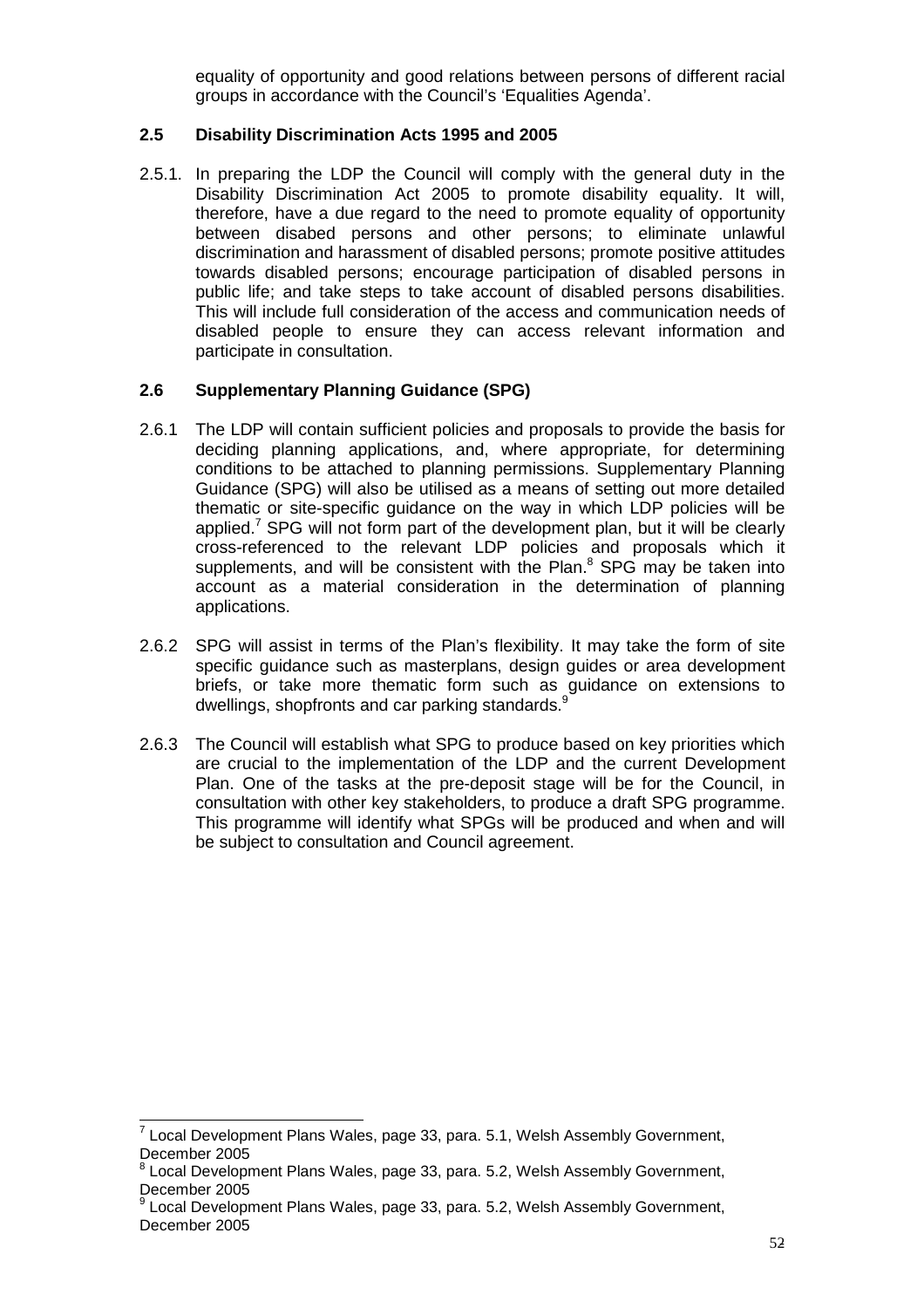# **2.7 Sustainability Appraisal (SA), Strategic Environmental Assessment (SEA) and 'Appropriate Assessment' (AA)**

- 2.7.1. The 2004 Act requires authorities to prepare their LDPs '….with the objective of contributing to the achievement of sustainable development'.<sup>10</sup> The Act therefore requires an authority to carry out an appraisal of the sustainability of its LDP, and to prepare a report of the findings as an integral part of the process of Plan preparation.<sup>11</sup>
- 2.7.2. Authorities must also comply with the the Environmental Assessment of Plans and Programmes (Wales) Regulations 2004 (the SEA Regulations) which implements the European Union Directive 2001/42/EC on the assessment of the effects of certain plans and programmes on the environment (commonly known as the Strategic Environmental Assessment (or SEA) Directive).<sup>12</sup> Hence, the environmental effects of a plan, including alternatives proposed, need to be considered as early in the LDP preparation process as possible.<sup>13</sup>
- 2.7.3 The Welsh Assembly Government considers that it is possible to satisfy both the requirements of SA and SEA through a fully integrated appraisal process throughout the preparation of the LDP.<sup>14</sup> Inspectors will have a duty to test whether the plan and its policies have been subjected to SA (including SEA) when assessing the 'soundness' of the Plan at its Examination.<sup>15</sup>
- 2.7.4. Accordingly, the Council has appointed Messrs. Baker Associates as its independent appraisers to carry out the SA and SEA of the Plan. The appraisal will be carried out in stages, reflecting the requirements of the SEA Directive as well as best practice in SA, and according to the programme and consultation stages for the LDP.
	- It will explain the process to be followed in undertaking the SA/SEA of the LDP, setting out the sustainability framework to be used and the preparation programme, and will identify baseline information.
	- It will set out a review of the 'baseline' position having regard to a range of environmental, economic and social issues to be established for use in the appraisal.
- 2.7.5. In view of the implications of the European Court of Justice's Judgement on the application of Article 6 (3) & (4) of the Habitats Directive (92/43/EEC)<sup>16</sup> to Land Use Plans, and the fact that there are three sites (SACs / cSACs / pSACs) of European significance to nature conservation in the County Borough, the requirement to prepare an Appropriate Assessment has also been added to the remit of Messrs Baker Associates.
- 2.7.6 It is envisaged that the initial SA/SEA/AA Scoping Report will be prepared simultaneously with this Delivery Agreement and the 'designated Consultation Bodies' for the  $SEA^{17}$  of 'plans and programmes' in Wales (as well as being formally consulted on the Scoping Report under SEA regulation 12(6)) will be

 $\overline{a}$ 

 $10$  The Planning and Compulsory Purchase Act 2004, Section 39(2)

<sup>&</sup>lt;sup>11</sup> The Planning and Compulsory Purchase Act 2004, Section 62(6)

<sup>12</sup> Directive 2001/42/EC etc. OJ L 197 21.7.2001 Section (10), Page 31

<sup>&</sup>lt;sup>13</sup> Local Development Plans Wales, page 14, para. 3.3., Welsh Assembly Government, December 2005

Local Development Plan Manual, Section 2.3.1, page 17, ARUP/WAG, February 2006

<sup>15</sup> Local Development Plans Wales, page 27, para. 4.35 (P2)

<sup>&</sup>lt;sup>16</sup> The opinion of Advocate General Kokotta in case C-6/047: Commission of the European Communities v Kingdom of Great Britain and Northern Ireland

<sup>&</sup>lt;sup>17</sup> A Practical Guide to the Strategic Environmental Assessment Directive WAG (et al) page 17, para. 3.6 (September 2005)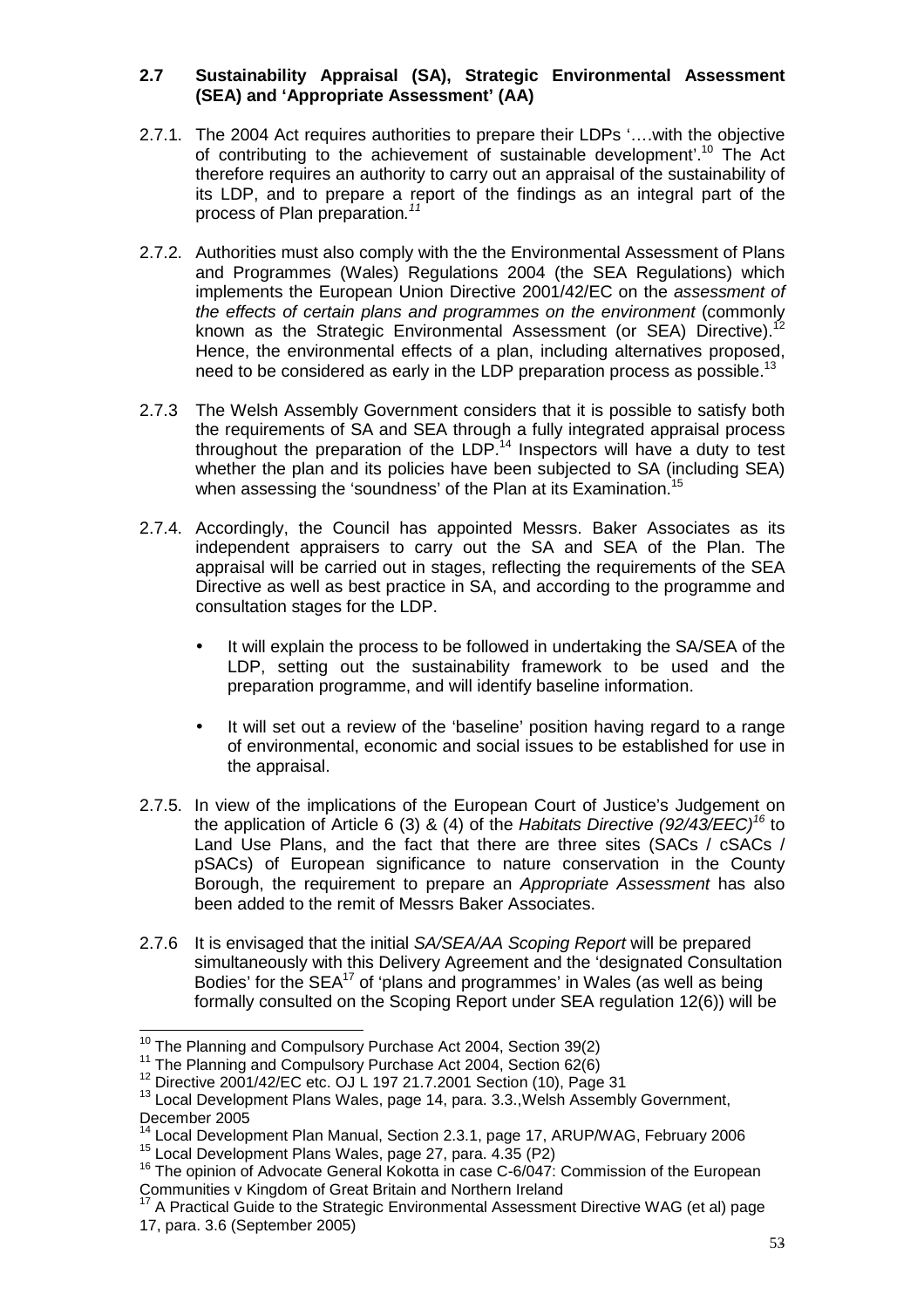invited to be sitting members of the LDP Key Stakeholder Forum (refer to Appendix 3) a consultative body which will inform the LDP (see below).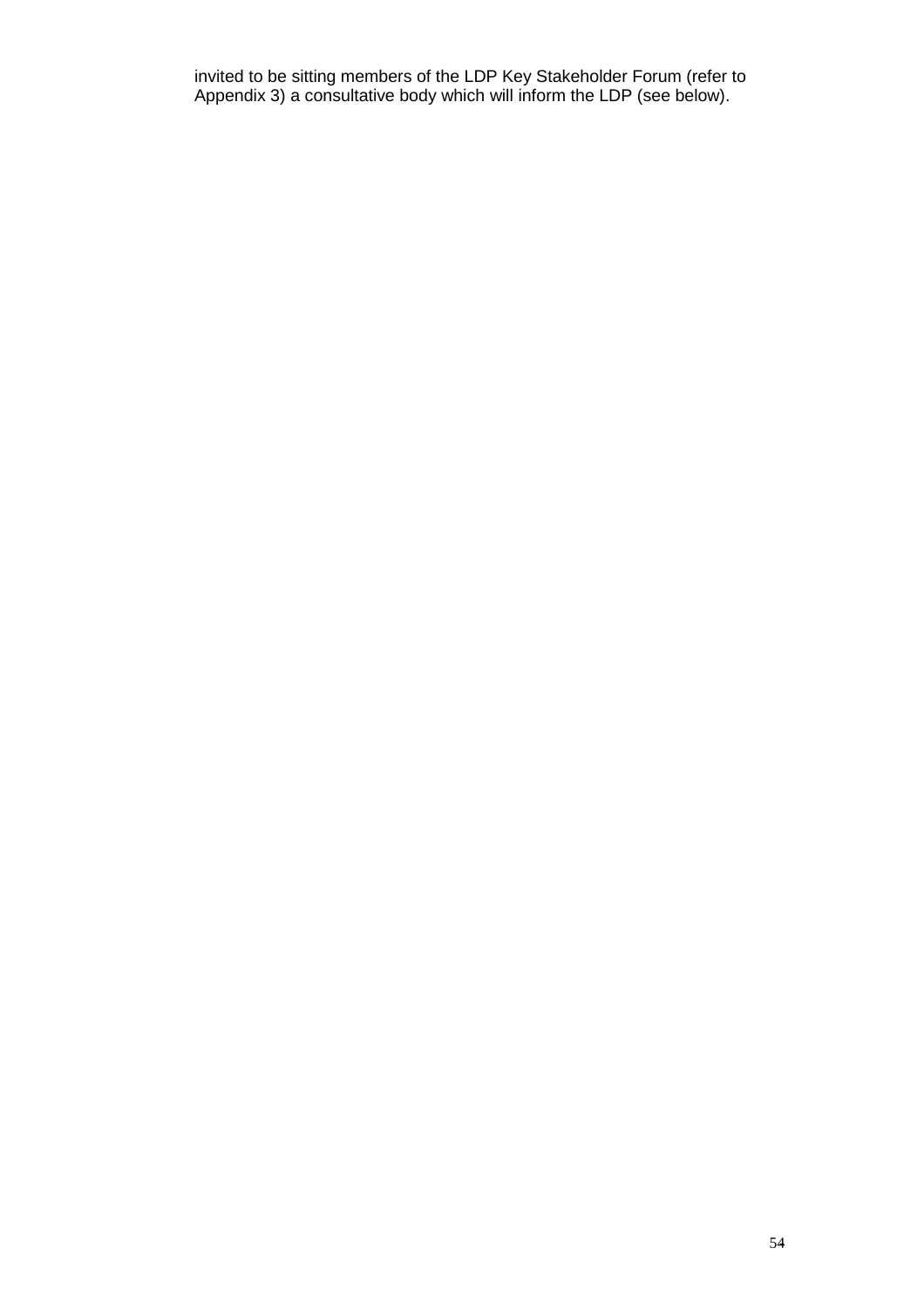# **3. THE LOCAL DEVELOPMENT PLAN TIMETABLE**

## **3.1. Introduction**

 $\overline{a}$ 

- 3.1.1. The Timetable details the successive stages in the preparation of the LDP, how the process of plan preparation will be 'project managed' by the Council, and the resources which it anticipates will be required at each stage.
- 3.1.2 As shown in **Diagram 1** the process of LDP preparation follows a cyclical process, the Key Stages of which are detailed in Appendix 1. In broad terms, the timetable for Plan preparation will have Definitive and Indicative stages, as referred to in *LDPW (2005)*.<sup>18 19</sup>

# **DIAGRAM 1: LOCAL DEVELOPMENT PLAN PREPARATION PROCESS**



 $18$  Local Development Plans Wales, page 16, Welsh Assembly Government, December 2005 <sup>19</sup> Town and Country Planning (Local Development Plan) (Wales) Regulations 2005 Reg. 8(a) [S1 2005/2839(W.203)]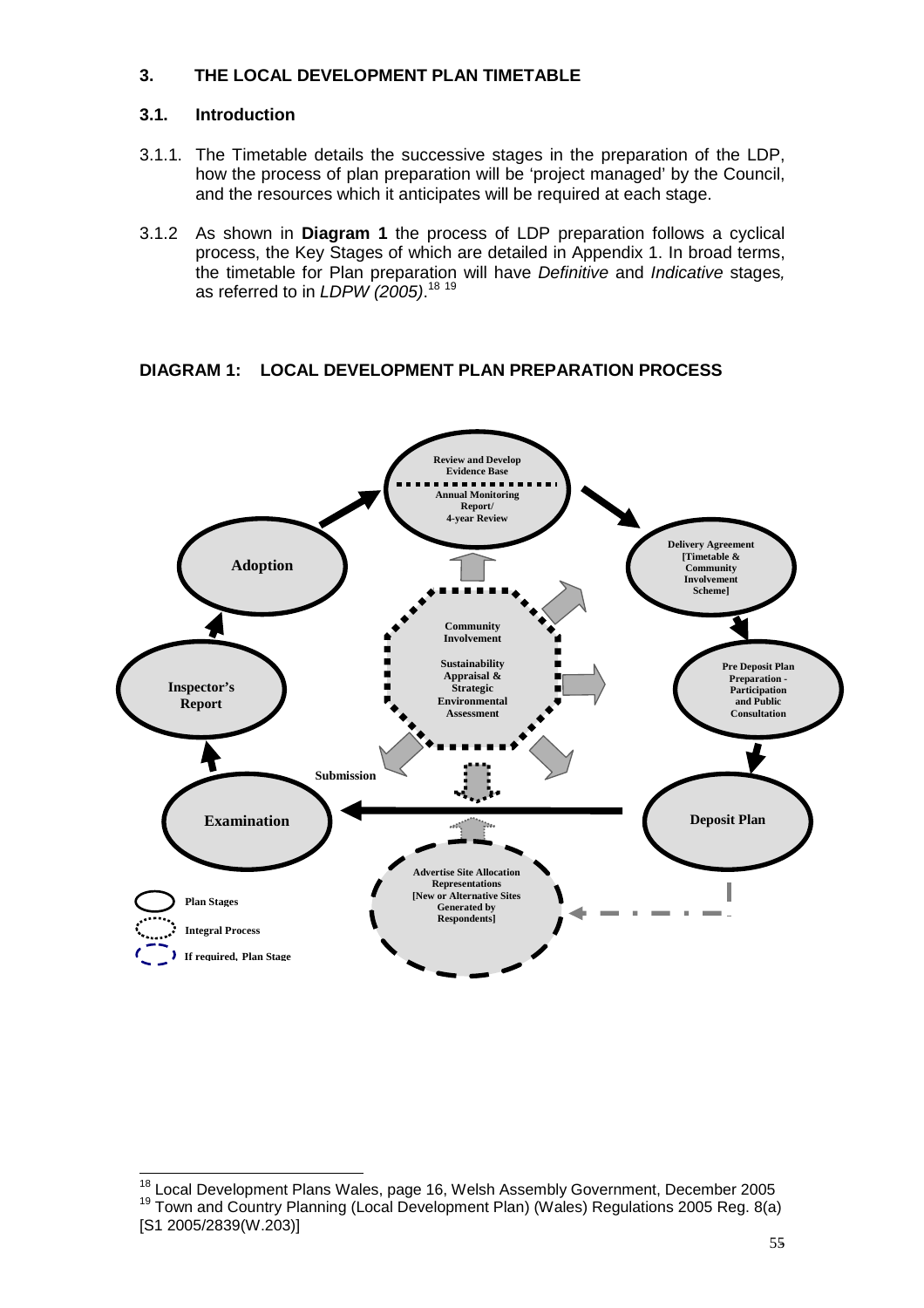# **3.2. Definitive Stages**

3.2.1. This part of the LDP Timetable provides information up to and including the Deposit Plan stage. The progress of the Plan over this period is under the control of the Council, and every effort will be made to adhere to, and avoid deviations from, the approved timetable. Where deviations are necessary, they will be accounted for, identified, explained, and justified by the Council. Therefore, this part of the Timetable includes key dates including a definitive date for each stage of the LDP process up to Deposit stage.

# **3.3. Indicative Stages**

l

3.3.1. This part of the Timetable provides for the Post-Deposit stages of plan preparation. The Council has less control over the progress of the Plan after the statutory Deposit stage has closed, as external factors and influences may have a significant impact. For example, the number of deposit representations made, responses from WAG, and the requirements of the independent Planning Inspector. The Council will re-assess the indicative timetable within 3 months of the close of the formal 6 week Deposit period.<sup>20</sup>

# **3.4 Internal Project Management**

- 3.4.1. Paragraph 4.8 of Local Development Plans Wales advises that it is …..vital that authorities give early consideration and adequate priority to plan preparation and handling of the process through effective leadership and project management. This will include (amongst other matters):
	- (i) considering how long a plan will take to reach adoption and the staffing resources and budgets that are needed at various stages in the process.....<sup>21</sup>
- 3.4.2 The Council will ensure that the LDP process will be properly managed throughout, and controlled in accordance with this Delivery Agreement; and proper political ownership is taken of the Plan. The Council has resolved to establish an **LDP Steering Group** whose functions will be undertaken by its existing **Cross Cutting Policy Forum**. The LDP Steering Group will report directly to Council in respect of decision-making in the plan preparation process. The Steering Group is politically balanced and consists of 14 Members of Bridgend County Borough Council. It is chaired by the Deputy Leader.
- 3.4.3 The LDP Steering Group will exert the appropriate level of management and control in a flexible and responsive manner throughout the plan preparation process. At the same time, political ownership of the Plan will remain both inclusive and transparent.
- 3.4.4 The LDP Steering Group will have a duty to closely scrutinise and critically evaluate the input and recommendations of the **LDP Key Stakeholder Forum** (see below) throughout plan preparation. Where appropriate, it will discuss and arbitrate on opposing viewpoints which may emerge in those recommendations with a view to reaching a consensus, where possible, on key issues of strategic and local policy and emerging Plan proposals. Another of its key functions will be to monitor progress on plan preparation in order that the LDP timetable is achieved, or promptly reviewed to respond to unforeseen circumstances. The LDP Steering Group will be serviced by the

 $^{20}$  Local Development Plans Wales, page 20, para. 4.11, Welsh Assembly Government <sup>21</sup> Local Development Plans Wales, page 19, para. 4.8, Welsh Assembly Government, December 2005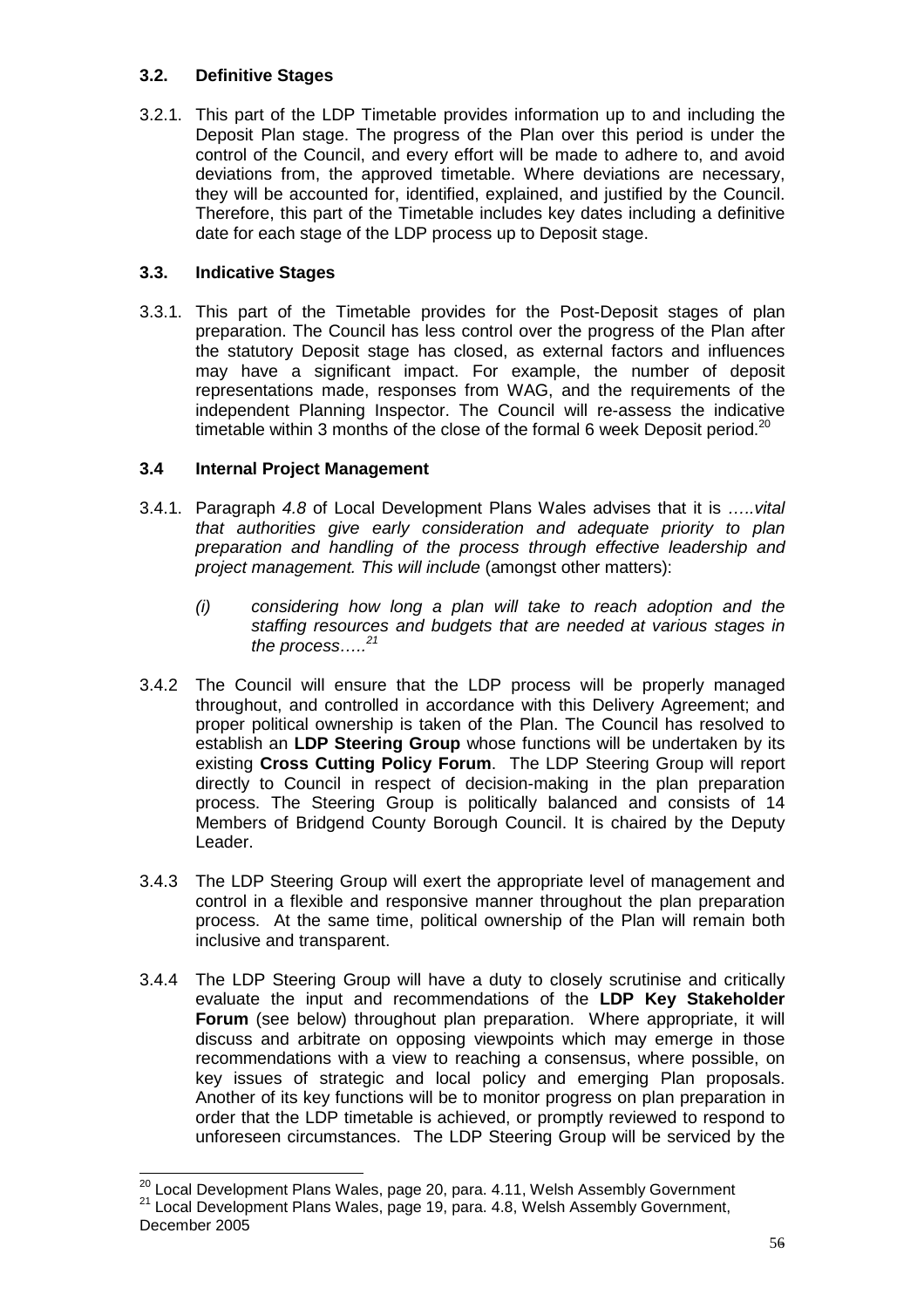**LDP Officers Working Group** and will monitor and respond to the Sustainability Appraisal process throughout plan preparation.

- 3.4.5 At an early stage, the Council will establish the **LDP Key Stakeholders Forum**, the composition of which is detailed in Appendix 3. The Forum will provide a consultative body which will inform the LDP Steering Group / Cross Cutting Policy Forum and LDP Officers Working Group throughout plan preparation. Its composition reflects the need to establish a cross-section of views from different interest groups, statutory consultees, and other parties who will have a significant interest in the development process in the County Borough. Membership of the Forum consists of partnership and representative organisations as well as certain Specific Consultation Bodies. This ensures that the Forum is of a manageable and effective size. It is envisaged that Forum members will disseminate LDP information to the persons / organisations they represent to facilitate extended consultation using existing structures. If an organisation is not represented on the Forum, this does not preclude it from making direct representations to the Council.
- 3.4.6 Throughout plan preparation, the Forum will have a duty to realistically assess potential options, identify alternative options, reassess and review options in the light of representations to the Plan, and to take due account of the Sustainability Appraisal process at all Stages. Its findings will be reported to the LDP Steering Group for that body's consideration. Likewise, it will be serviced by the LDP Officer's Working Group and other Council officers when appropriate.
- 3.4.7 The Forum may also establish **LDP Key Issue or Area-Based Groups** the remit of which will be to address particular topics, areas, and issues at different stages of plan preparation. The Council will endeavour to use, where possible, existing forums, partnerships and organisations.
- 3.4.8 The intended inter-relationships and lines of accountability between the Council, the LDP Steering Group, Local Members, Officers, and the LDP Key Stakeholder Forum are summarised in DIAGRAM 2. The Diagram also shows how Sustainability Appraisal / Strategic Environmental Assessment (SEA) and Appropriate Assessment (AA) will have input at all three levels within the structure for the internal project management of LDP preparation.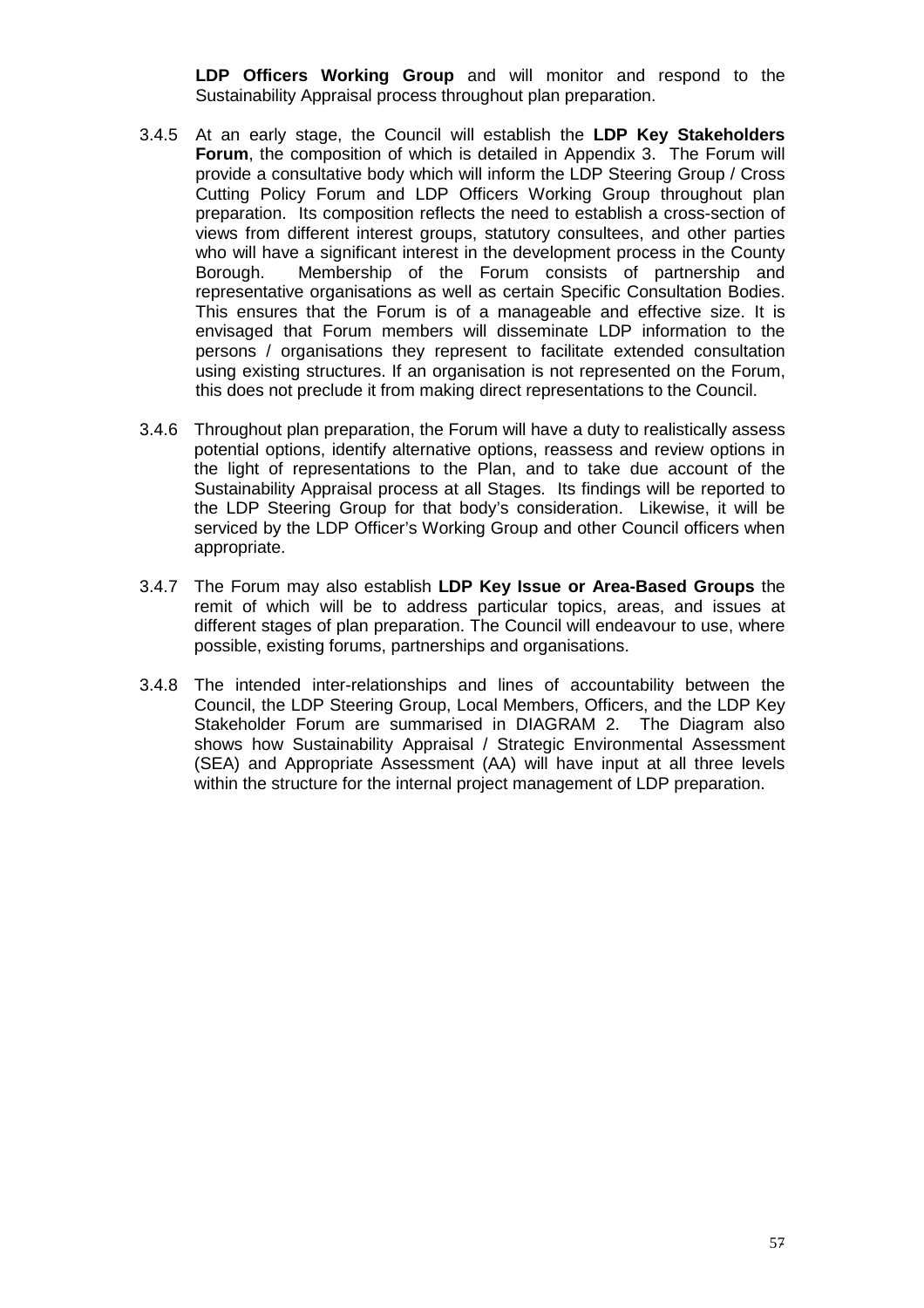# **DIAGRAM 2: INTER-RELATIONSHIPS AND LINES OF ACCOUNTABILITY**



#### **3.5 Resources**

- 3.5.1 The Council's Development Planning Section will lead in the production and management of the LDP process, including the preparation of any consultative documents, and it will service the LDP Steering Group which is charged with the overall management of Definitive **Stages 1 – 5** of the LDP process. (Refer to TABLE 1 and Appendix 1).
- 3.5.2. The Development Planning Section currently comprises 11 permanent staff assisted by a student placement. On the basis of its past experience, and in accordance with approved Business Plans, it is anticipated that some 75% of the total officers' time of the Section will be dedicated to preparation of the new LDP. The Section's team comprises:
	- Head of Development Planning
	- Principal Planning Officers x5
	- Planning Assistant
	- Policy Assistant
	- Senior Technicians x2
	- Data Capture Officer
- 3.5.3 The Authority will also be able to call upon staff resources from elsewhere in the Department and from other Departments of the Council where relevant. These will include Development Control, Conservation and Environmental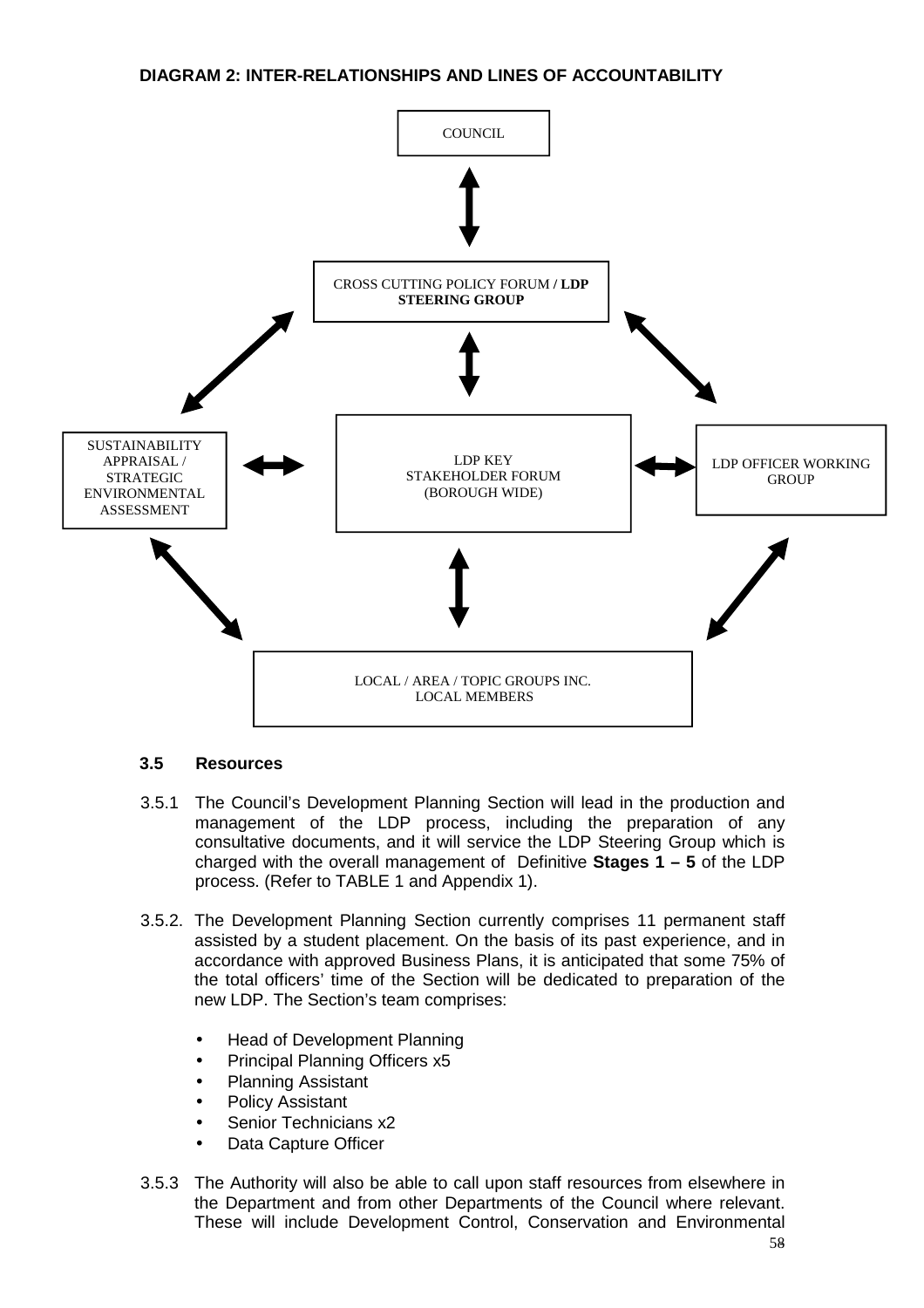Policy, Housing and Community Wellbeing, Highways and Transportation, Economic Development, Regeneration, Education, Leisure, Tourism and Legal Officers. External consultants and independent appraisers will be used as appropriate.

3.5.4 In addition, the Council has budgeted £110,000 per annum to be spent on LDP preparation for the duration of the Plan process. Experience of the previous UDP work suggests that this will be a sufficient resource to take the plan through to adoption. In addition, the staffing and general administration costs associated with LDP preparation have separate and discrete budgets.

## **3.6. Key Stages Timetable – Revised September 2012**

3.6.1 Based on the project management process and the availability of the resources outlined above, the Council has established a Key Stages Timetable for the preparation of the LDP which is summarised in TABLE 1 below, illustrated in the flowchart at Appendix 2 and set out in detail in the first 3 columns of the Local Development Plan Preparation Process schedule at Appendix 1. The Council is confident it can achieve the definitive stages stipulated therein (Stages  $1 - 5$  inc.) to accord with the requirements of it's Community Involvement Scheme (CIS).

## **TABLE 1: SUMMARY TIMETABLE OF KEY STAGES – REVISED SEPTEMBER 2012**

| Stage 1 | Review and Develop Evidence Base<br>for LDP                     | April 2006 - July 2012                                       |
|---------|-----------------------------------------------------------------|--------------------------------------------------------------|
| Stage 2 | Agreement<br><b>Delivery</b><br><b>Consultation Period</b>      | April 2006 - January 2007 August<br>2006 - September 2006    |
| Stage 3 | Participation<br>Pre-Deposit<br><b>LDP</b><br>&<br>Consultation | October 2006 - October 2009<br>January 2009 - March 2009     |
|         | <b>Consultation Period</b>                                      |                                                              |
| Stage 4 | Deposit LDP and Feedback                                        | September 2009 - July 2012                                   |
|         | <b>Consultation Period</b>                                      | July 2011 – September 2011                                   |
| Stage 5 | Advertisement of 'Alternative<br>Sites'                         | October 2011 - December 2011<br>October 2011 – December 2011 |
|         | <b>Consultation Period</b>                                      |                                                              |
| Stage 6 | Submission and Examination                                      | July 2012 - August 2013                                      |
| Stage 7 | Report<br>Inspectors<br>(Received and Published)                | August 2013 - September 2013                                 |
| Stage 8 | Adoption                                                        | October 2013 - December 2013                                 |
| Stage 9 | Annual Monitoring Report and Review<br>of LDP                   | January 2014 onwards                                         |

3.6.2 The First Annual Monitoring Report of the adopted LDP should be prepared for submission to WAG by the 31<sup>st</sup> October 2014.

# **4. THE COMMUNITY INVOLVEMENT SCHEME (CIS)**

#### **4.1. Aims of the CIS**

4.1.1 A main objective of the new system of Local Development Plans is to improve the quality of stakeholder and community involvement in plan-making. Early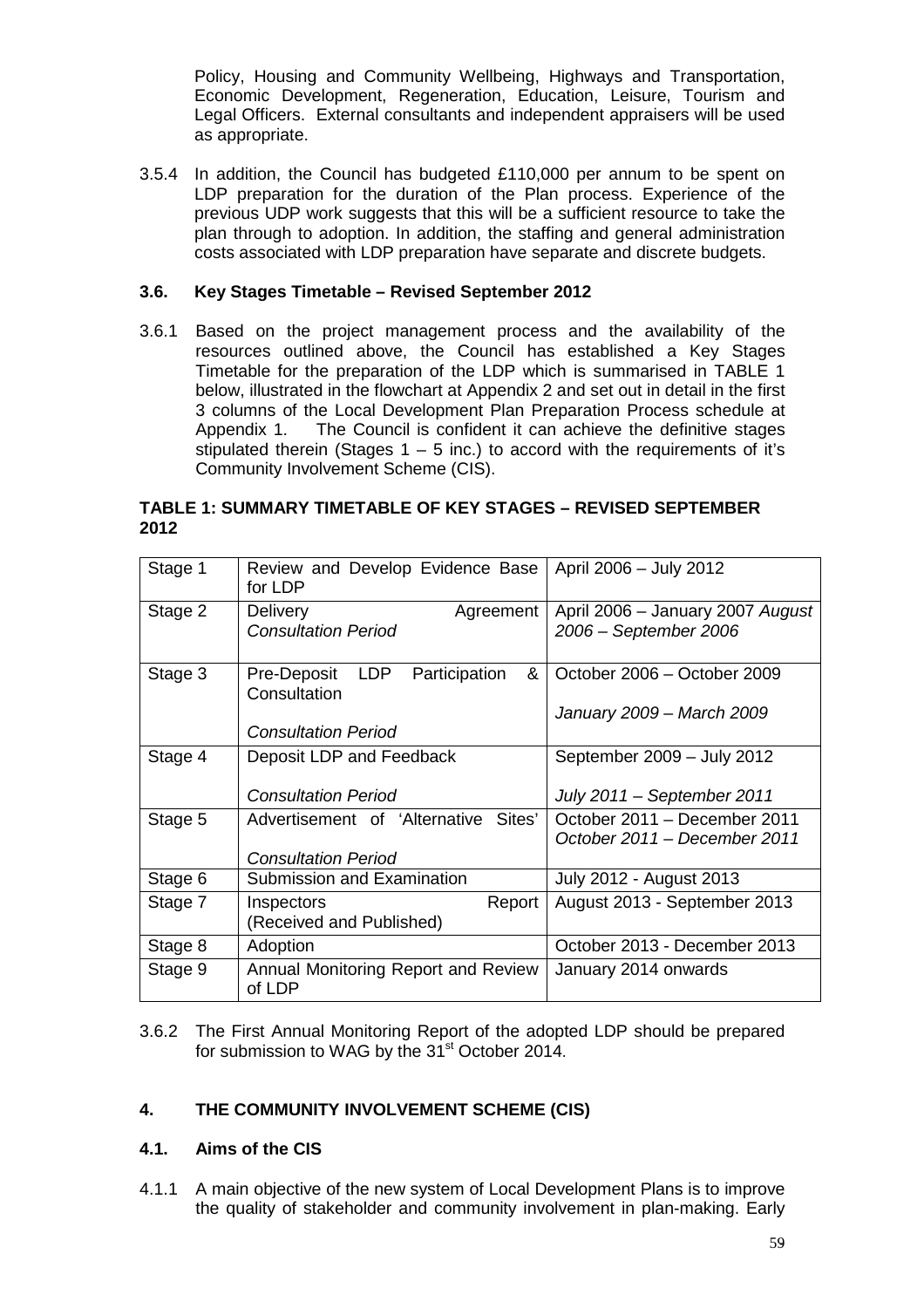and continued community involvement should help in addressing contentious issues, and assist in resolving conflicts throughout plan preparation. It can also help in identifying common ground, and shared goals.

- 4.1.2 By engaging people and organisations in planning the future of Bridgend, the CIS will, therefore, seek to:
	- (a) detail how the LDP will be prepared, developed, monitored and reviewed in partnership with the community and other stakeholders in a structured, effective, and inclusive way;
	- (b) improve the process of plan preparation by engaging with the public, involving them fully, effectively and inclusively in the preparation of the LDP;
	- (c) seek to establish a consensus between stakeholders on the Plan's aims and objectives and in its options and preferred strategy;
	- (d) provide a transparent and structured process of engagement with the community, at all stages of the LDP;
	- (e) incorporate into the process best practice regarding sustainable development, and the requirements of the Strategic Environmental Assessment (SEA) Directive;
	- (f) detail how the Council will effectively engage with the community in the preparation of Supplementary Planning Guidance (SPG), to certain policies of the LDP; and
	- (g) use these processes to produce a 'sound' plan.

#### **4.2. Principles of Community Involvement**

- 4.2.1. To achieve the aims of the CIS, and to fulfil its vision for LDP preparation, the Council adopts the following basic principles for public involvement:
	- (i) A culture of engagement

Everyone should be confident that they are welcome to take part in the planning process, and that decision-makers are really interested in their views. As a part of this two way process, the outcomes of community involvement exercises should also be conveyed as feedback to the community.

(ii) Frontloading

The community should be involved from the earliest stages in the preparation of the Local Development Plan, but in particular during the pre-Deposit stage of plan preparation.

(iii) Ownership and continuing involvement

By their early participation in plan preparation and continued involvement throughout the process, ownership of the LDP will become more valued, embedded, and fostered in the communities of the County Borough.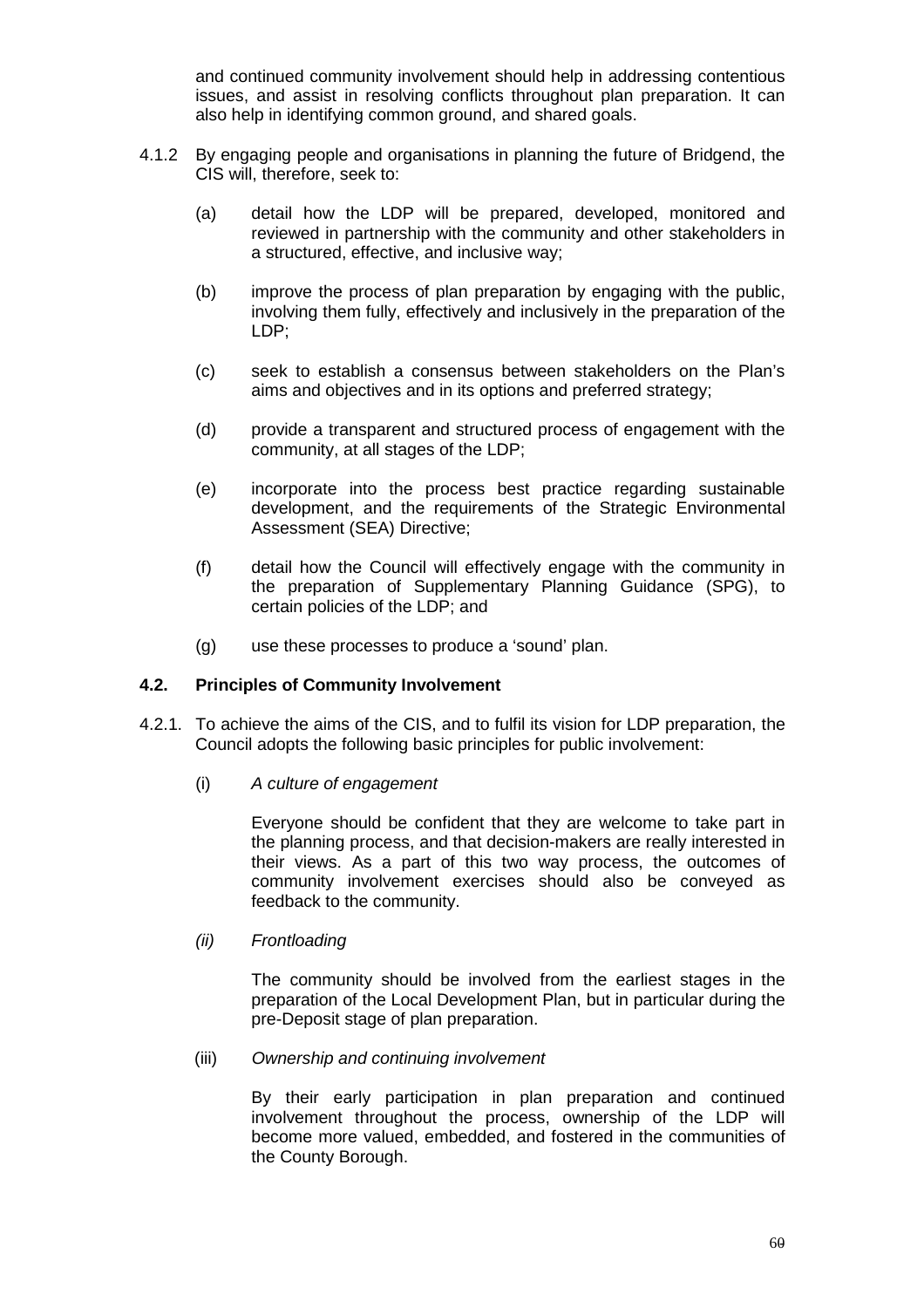### (iv) Reaching Out

All community involvement activities, including stakeholder participation in land use planning, should also be an essential part of the Council's wider community planning process.

(v) Fit for Purpose

Arrangements for consultation need to be fit for purpose, appropriate to people's experience and needs, and capable of being properly resourced, in terms of officers' and members' time and funding, by the Council.

(vi) Clarity and Transparency

The planning process and information on planning issues should be clear, readily available, transparent and accessible so that everyone can participate in a timely and effective way.

(vii) Local Democracy

Community involvement should be integrated with the established democratic process. Elected members should have clearly defined roles in the preparation of the LDP.

(viii) Formal Representations

The statutory requirements for the content of the CIS and public participation and consultation, as set out in the Regulations, represent a minimum level of community involvement in order to provide the opportunity for people to be consulted and make representations on the formal proposals set out in the LDP. The Council intends to meet and exceed these basic requirements. An initial list of Statutory Consultees and Interested Parties is set out in Appendix 4. It will be expanded as appropriate as plan preparation proceeds.

#### **4.3. Process of Community Involvement**

- 4.3.1. The Council is a caring and customer focused organisation. Therefore, it will seek to understand and respond to customer needs through the consultation process on the LDP; the objective being to forge and maintain effective links and structures with all stakeholders.
- 4.3.2. The CIS will provide the framework for everyone with an interest in the future planning of Bridgend County Borough, and consequently the LDP process, to have an opportunity to become actively involved in plan preparation.
- 4.3.3. To ensure the process is inclusive, an important part of the CIS is to establish measures and procedures that will enable every person or group, regardless of their background, to realise that opportunity in the plan process and the decisions which will affect them.
- 4.3.4. To enable full community involvement the Council will:
	- Encourage, support and empower disadvantaged and hard-to-reach groups and individuals to fully participate through forums, focus groups, and local partnerships in line with the Council's agreed Equalities Agenda;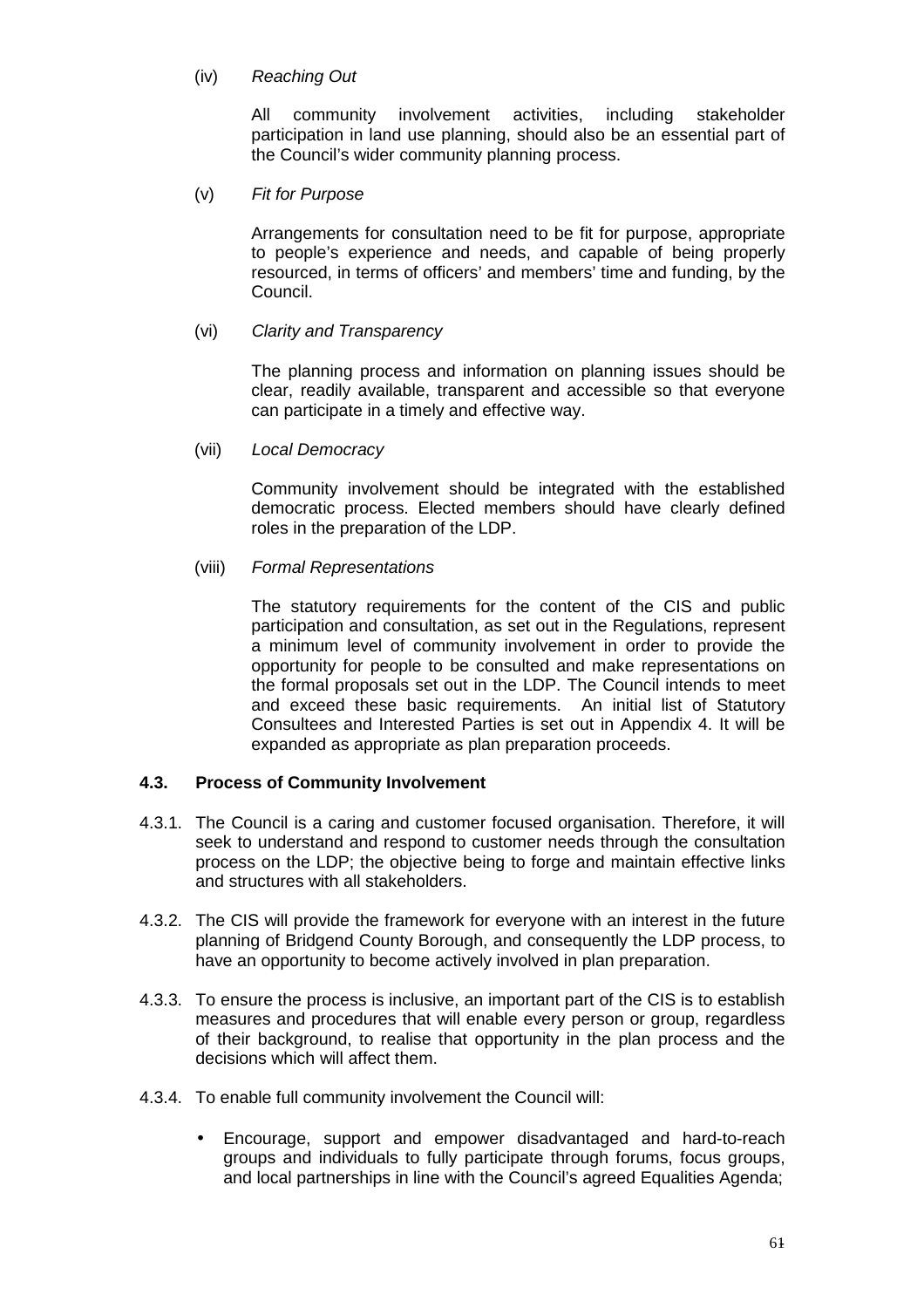- Encourage and support other organisations that work in partnership with the Council, or receive funding from the Council, to pursue similar policies on equality of opportunity; and
- Target resources accordingly.
- 4.3.5. There are several key partnerships, operational and other groups, and forums that are already in existence within the corporate structures of the Council. As set out in Appendix 3, many of these local partnerships and stakeholder groups will comprise the initial membership of the LDP Key Stakeholder Forum.

## **4.4 Methods of Engaging the Community**

- 4.4.1 A range of methods to facilitate community involvement will be used throughout the Plan preparation process, and these will be designed to ensure efficient and effective consultation and participation, tailored when necessary to focus upon particular issues. The methods of engaging the community at each stage of plan preparation are set out in Appendix 1 (refer to column 5).
- 4.4.2 Independent facilitators and other Council officers will also be utilised to run structured community involvement mechanisms such as targeted discussions, workshops, and focus groups. Also, the extensive past expertise of planning officers in the more traditional consultation methods for Plan preparation will be used to facilitate greater joined up engagement in the wider consultation process necessary for LDP preparation.

#### **4.5 Citizen's Panel**

4.5.1 The Council has established a Citizens Panel of 1,350 residents of the County Borough, selected to be statistically representative of the population, who help to inform decision-making on a wide range of issues. The results of previous and future surveys may be used to inform the evidence base of the LDP.

#### **4.6 Document Availability and Deposit Locations**

- 4.6.1 At various stages of Plan preparation, documentation must be made available for public inspection and comment. All such documentation will also be made available electronically on the Council's web site at www.bridgend.gov.uk. In addition, hard copies will be made available for inspection at the Council's Civic Offices in Bridgend, and at the Authority's public libraries (including the mobile library).
- 4.6.2. The Council will also send the appropriate number of hard copies of LDP documentation as advised in Guidance and in accordance with its established good practice to the Specific Consultation Bodies and UK Government Departments listed in Appendix 4. Those General Consultation Bodies, Other Consultees (also listed in Appendix 4) and those others who express an interest in the Plan, will be offered the opportunity to purchase hard copies of the appropriate documentation at a reasonable cost to be set by the Authority. All documentation will be available to view on the Council's web site where appropriate.

# **4.7 Consensus Building**

4.7.1 Past experience gained in community consultation exercises specifically on planning issues suggests that there may well be difficulties in reaching a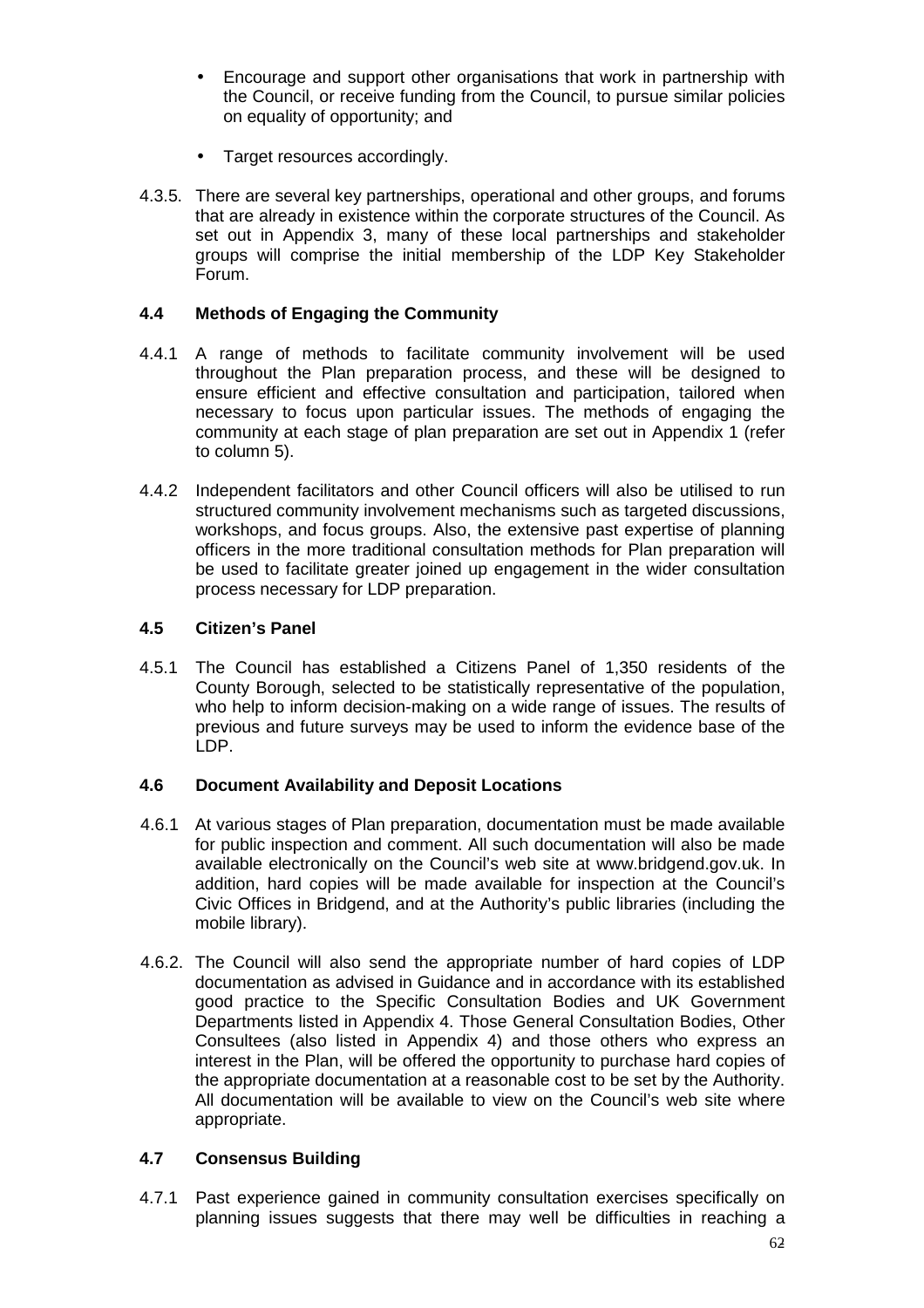consensus on some locally controversial issues. However, the Council's aim will be to use structured engagement and active involvement of the community and interested parties in the development process to attempt to build consensus around a coherent strategy for the future of the County Borough, rather than concentrate only upon conflict resolution. In this respect, consensus building will be facilitated and/or assisted through the establishment and sharing of a common information base for the key issues from the outset.

4.7.2 Forums and methods for sharing information, establishing common ground where possible, and agreeing the requirement for further intelligence will all be part of the consultation process which should foster consensus building. Differences of opinions will, of course, continue to occur, but the sharing and explicit nature of the information to be provided should assist in enabling opposing viewpoints to be understood and respected. In this respect, expectations will be managed and aspirations will be realistic.

#### **4.8 The Relationship between the LDP and other Strategies**

- 4.8.1 The LDP process will be co-ordinated with other strategies and existing networks within the Council, and those which extend to and involve its external partners. Appendix 5 shows the consultation processes of these selected plans and strategies, and indicates how they will provide an important input to the preparation and ongoing monitoring of the LDP.
- 4.8.2 Every opportunity will be taken for making use of other consultation mechanisms, as repeated consultation with the same host population and interested bodies can lead to 'consultation overload', which may well degrade responses and thereby detract from the objectives of consultation. To minimise this, consultation responses to other plans and strategies will always be taken into account where they relate to LDP issues, and co-ordinated where appropriate.

#### **4.9. Community Involvement at Key Stages of LDP Plan Preparation and Consensus Building**

- 4.9.1. Appendix 1 also sets out the community involvement process relevant to each stage of LDP preparation. This can be easily cross-referenced to the Timetable referred to in Section 3 and detailed in columns 1-3 of Appendix 1.
- 4.9.2 Where petitions are submitted with respect to consultation at the key stages of LDP preparation, a designated representative will need to be defined who will be the main point of contact in relation to the issues raised and have a right to be heard at any future examination.
- 4.9.3 It is envisaged that the consultation process will be closely co-ordinated with that necessary for the review of the Community Strategy, in order that significant savings in resources can be achieved by the Council. In so doing, full advantage may also be taken of possible European funding opportunities.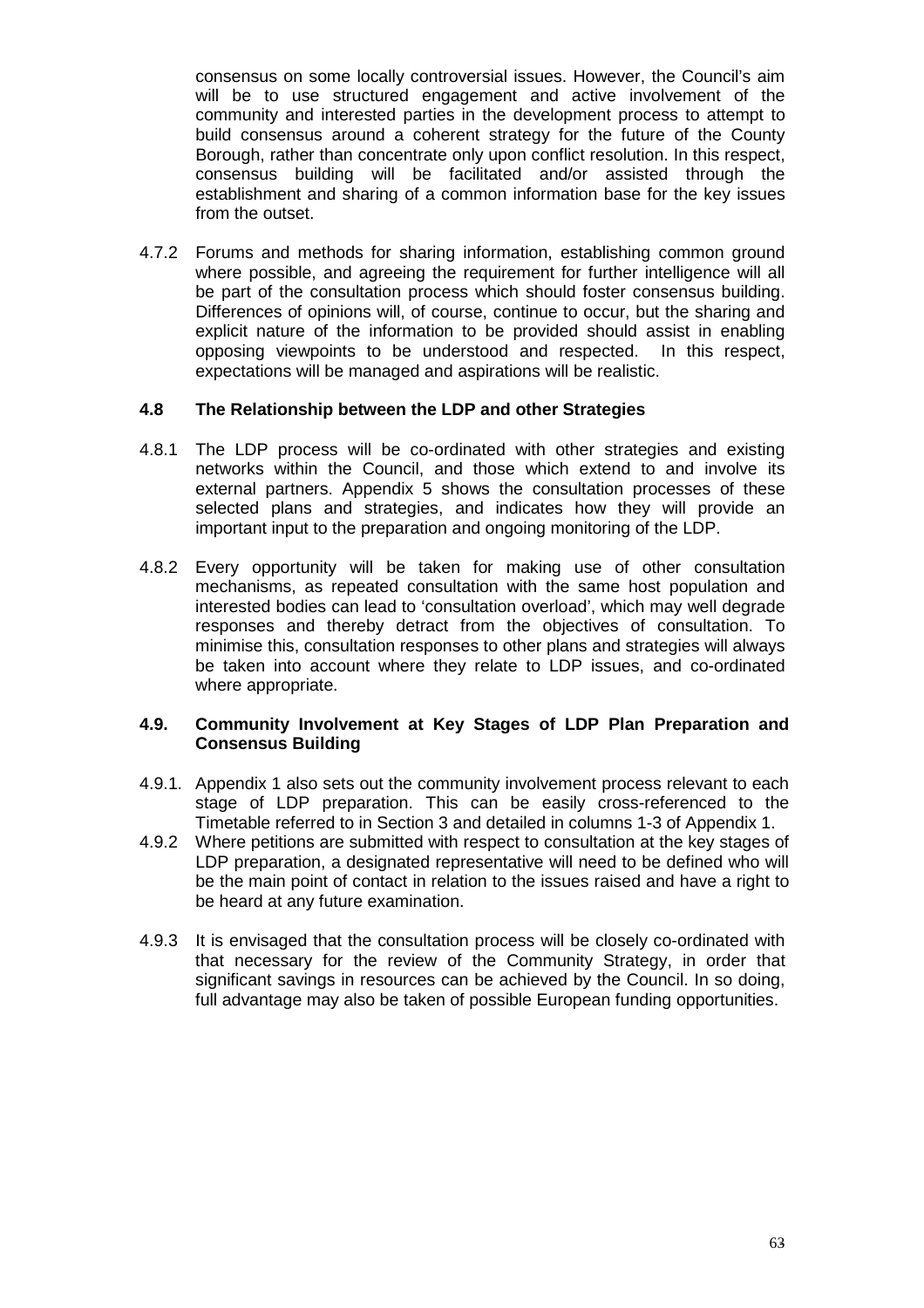# **5. RISK ANALYSIS**

- 5.1 Having regard to the resources which it is putting into the LDP process, the Council considers that the proposed timetable is realistic, robust, and achievable. Notwithstanding this conviction, the Council has identified certain risk areas that could result in some departures from the proposed timetable. Any deviations from the approved timetable will, therefore, be monitored for slippage and/or other impacts arising from the risks identified below or other causes.
- 5.2 In this respect, the Council considers it is reasonable to make allowance for slippage of up to 3 months in the timetable without formally amending the Delivery Agreement. If there is a slippage of more than 3 months in the definitive part of the timetable, the Council will seek the agreement of the Welsh Assembly Government in amending the timetable following approval of such an amendment by the Authority.
- 5.3 The possible risk areas are identified in TABLE 2 below:

| <b>TABLE 2: Risk Analysis for LDP Preparation</b> |  |  |
|---------------------------------------------------|--|--|
|---------------------------------------------------|--|--|

| <b>Risk</b>    |                                                                                                                                                                        | <b>Potential Impact</b>                                                                  | <b>Probability</b> | <b>Mitigation Measures</b>                                                                                                            |  |
|----------------|------------------------------------------------------------------------------------------------------------------------------------------------------------------------|------------------------------------------------------------------------------------------|--------------------|---------------------------------------------------------------------------------------------------------------------------------------|--|
| $\blacksquare$ | Additional<br>requirements<br>arising from new<br>legislation or<br>national guidance.                                                                                 | <b>Additional work</b><br>required, causing<br>programme<br>slippage.                    | Medium             | $\blacksquare$<br>Monitor emerging<br>legislation/guidance<br>and respond early to<br>changes where<br>possible.                      |  |
| $\blacksquare$ | Timetable proves<br>too ambitious due<br>to greater than<br>anticipated<br>workload, e.g.<br>number of<br>representations<br>received or<br>SA/SEA/AA<br>requirements. | Programme<br>slippage.                                                                   | Medium/High        | Realistic timetable<br>$\blacksquare$<br>prepared with some<br>flexibility.<br>Consider additional<br>$\blacksquare$<br>resources.    |  |
| $\blacksquare$ | Insufficient<br>information to<br>undertake<br>SA/SEA.                                                                                                                 | Programme<br>slippage.                                                                   | Low/Medium         | Identify expectations<br>$\blacksquare$<br>of consultation bodies<br>in DA.<br>Consider additional<br>٠<br>resources.                 |  |
| ٠              | Delays caused by<br>Welsh translation<br>and/or the printing<br>process.                                                                                               | Programme<br>slippage.                                                                   | Low/Medium         | Consider whether<br>$\blacksquare$<br>translation<br>practicable.<br>Consider additional<br>$\blacksquare$<br>resources.              |  |
| ٠              | Significant levels<br>of objections from<br>statutory<br>consultation<br>bodies.                                                                                       | LDP cannot be<br>submitted for<br>examination without<br>significant<br>additional work. | Low/Medium         | Ensure close liaison<br>$\blacksquare$<br>with, and early<br>involvement of<br>statutory bodies as<br>stakeholders in the<br>process. |  |
| $\blacksquare$ | Planning<br>Inspectorate fail to                                                                                                                                       | Examination and/or<br>Report are delayed.                                                | Low/Medium         | Maintain close liaison<br>$\blacksquare$<br>with the PI to ensure                                                                     |  |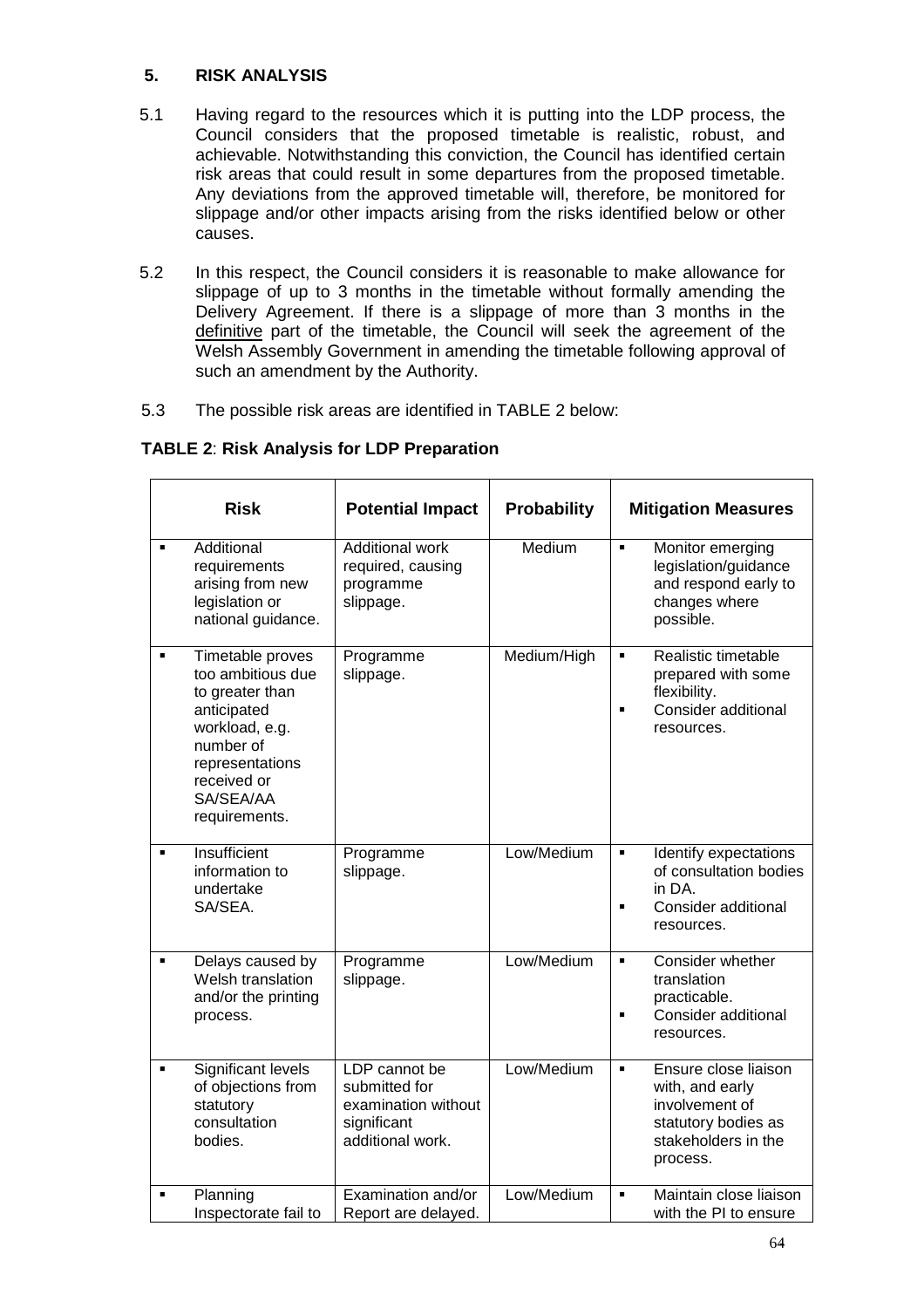|                | meet their<br>timescales per. the<br>Service Level<br>Agreement.                                                                                                            | Key milestones in<br>programme are not<br>met.                                                    |            |                                  | that early warning of<br>any problems, e.g.<br>consultation on the<br>LDP.                                                                                           |
|----------------|-----------------------------------------------------------------------------------------------------------------------------------------------------------------------------|---------------------------------------------------------------------------------------------------|------------|----------------------------------|----------------------------------------------------------------------------------------------------------------------------------------------------------------------|
|                | LDP fails 'test of<br>soundness'                                                                                                                                            | LDP cannot be<br>adopted without<br>considerable<br>additional work.                              | Low/Medium | $\blacksquare$                   | Ensure LDP is sound,<br>founded on a robust<br>evidence base.<br>properly subjected to<br>SA/SEA/AA, and well<br>audited community<br>and stakeholder<br>engagement. |
| ٠              | Legal challenge.                                                                                                                                                            | Adopted LDP may<br>be quashed in<br>whole or in part by<br>the Courts.<br>Additional<br>workload. | Medium     | $\blacksquare$                   | Ensure procedures,<br>Act, Regulations etc.<br>are complied with.                                                                                                    |
|                | <b>Lack of Financial</b><br>Resources.                                                                                                                                      | Delay in securing<br>information<br>required to<br>progress LDP.                                  | Low/Medium | $\blacksquare$                   | Ensure timetable and<br>process is adequately<br>costed with in-built<br>capacity for<br>unforeseen costs.                                                           |
|                | Changes in<br>staffing levels/<br>structures.                                                                                                                               | Programme<br>slippage.                                                                            | Low/Medium | $\blacksquare$<br>$\blacksquare$ | Consider additional<br>staffing and/or<br>change structures.<br>Ensure LDP process<br>maintains highest<br>priority.                                                 |
| $\blacksquare$ | Lack of Corporate<br>consensus and<br>support from other<br>Council officers<br>and/ or<br>stakeholders in<br>production of<br>Evidence Base,<br>Background<br>studies etc. | Programme<br>slippage.                                                                            | Low        | $\blacksquare$                   | Ensure corporate<br>support of LDP<br>process and<br>timetable from the<br>earliest stages.                                                                          |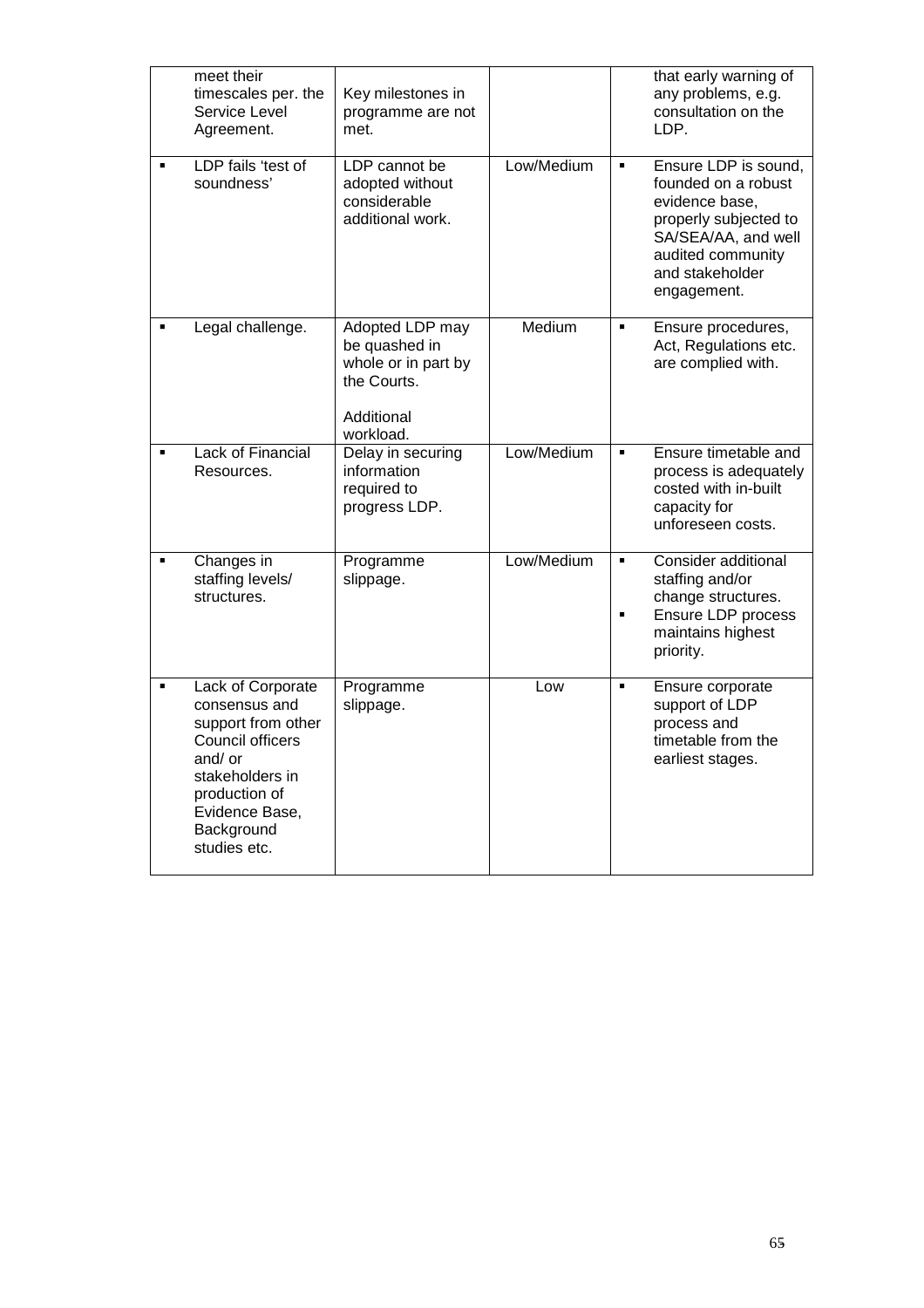# **6. MONITORING, REVIEW, ALTERATION AND REPLACEMENT OF THE LDP**

# **6.1 The Delivery Agreement**

- 6.1.1 Monitoring of the Delivery Agreement will be an essential part of the process. The LDP (Wales) Regulations 2005<sup>22</sup> require the LPA to keep the Delivery Agreement under regular review and any revision of it must also comply with the procedures set out in the Regulations. $^{23}$
- 6.1.2 The Council will monitor the implementation of the Delivery Agreement and duly report any necessary agreed changes to it. This will assess whether the plan preparation schedule is being met, and if not what needs to be done to remedy the situation. As a result, should the Council identify a need to review the DA, agreement will be sought from the Welsh Assembly Government
- 6.1.3 The Delivery Agreement may need to be reviewed and amended should certain circumstances arise, for example:
	- If the indicative stages of the timetable require amendment due to external factors and influences (see paragraph 3.3.1 above)
	- If the process falls 6 months or more behind schedule:
	- If any significant changes are required to the CIS:
	- If there are significant changes in the resources available to the Council:
	- If new European, UK, or National Assembly legislation, regulations or guidance raise the need for procedures and tasks to be revisited; or
	- If any other changes of circumstances should materially affect the delivery of the LDP in accordance with the Delivery Agreement.

# **6.2 Annual LDP Monitoring Reports**

- 6.2.1 In accordance with the Guidance contained in LDPW (2005)<sup>24</sup> and the LDP Regulations<sup>25</sup> the Council will also produce an Annual Monitoring Report (AMR) of the LDP following adoption. The AMRs will cover the preceding 1<sup>st</sup> April to 31<sup>st</sup> March period, and will be submitted to the Assembly Government by the 31<sup>st</sup> October of each year. The AMRs will be made available for public inspection and published on the Council's web site, and any key issues which arise will be subject of public consultation.
- 6.2.2 The Requiations<sup>26</sup> require the AMR to identify any policies that are not being implemented and to give reasons. The AMR should also outline the steps the Council intends to take to secure their implementation and any intention it has to revise the LDP to replace or amend those policy or policies. The extent to which policies in the LDP are being achieved will be set in the context of the overall plan strategy in the AMRs.
- 6.2.3 The Council will seek to integrate its approach to monitoring of the LDP (and related survey work) with its other strategies and plans, particularly the monitoring and/or review of its Community Strategy. Where LDP objectives complement those in other strategies, monitoring will highlight common targets and indicators.

l

 $^{22}$  Local Development Plans Wales, page 19, para. 4.7, Welsh Assembly Government, December 2005

 $^{23}$  Town and Country Planning (Local Development Plan) (Wales) Regulations 2005 Reg. 9  $\begin{bmatrix} 51 & 2005/2839(W.203) \\ 24 & 2005 \end{bmatrix}$ 

 $^4$  Local Development Plans Wales, pages 29-30, paras, 4.42-4.44, Welsh Assembly Government, December 2005

<sup>25</sup> Town and Country Planning (Local Development Plan) (Wales) Regulations 2005 PART 7 [SI 2005/2839 (W.203)]

 $^{26}$  Ibid (above) : Reg. 37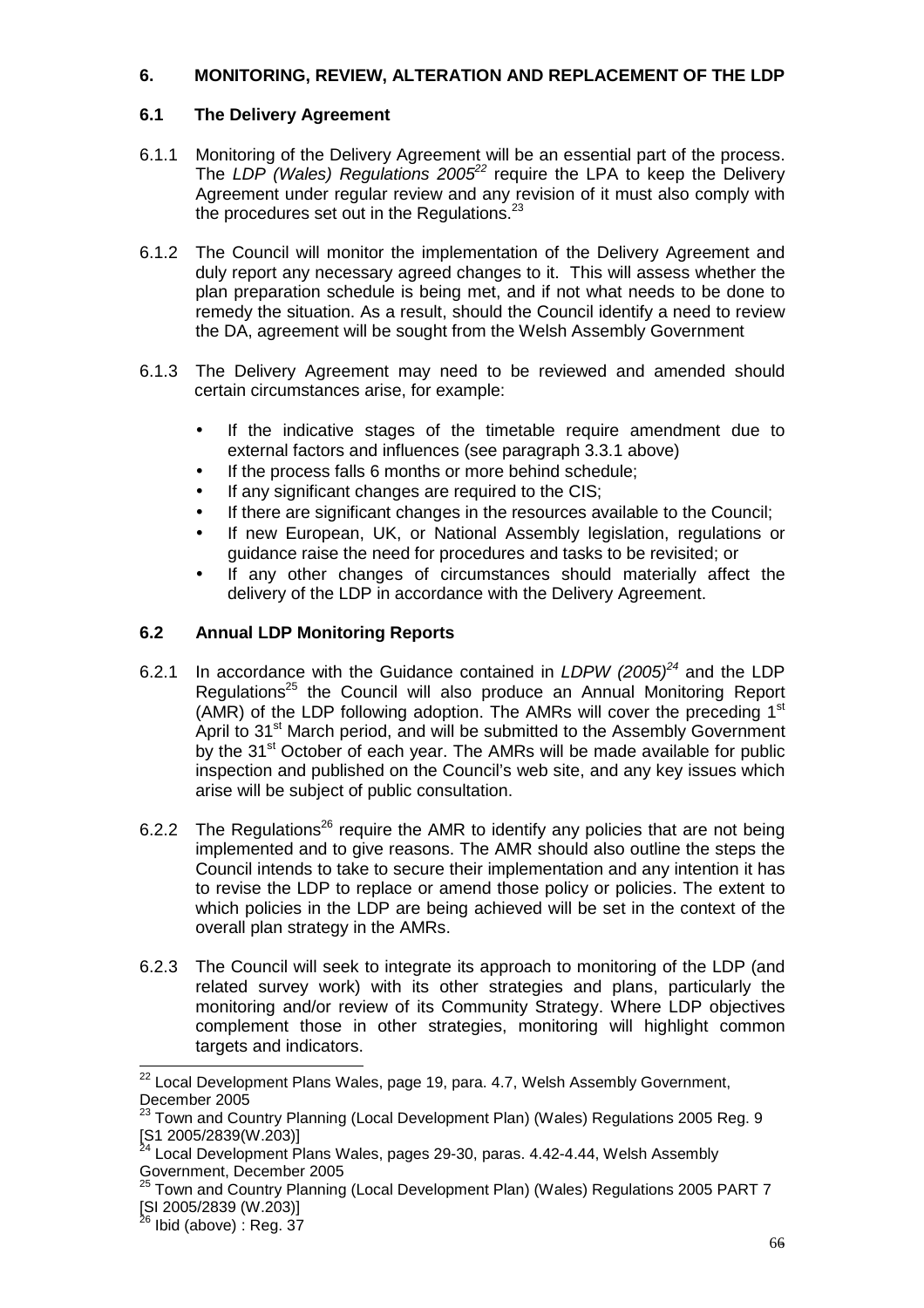6.2.4 The AMR will therefore include an assessment of:

i. whether the basic strategy remains sound (if not, a full plan review may be needed);

ii. what impact the policies are having globally, nationally, regionally and locally;

iii. whether the policies need changing to reflect changes in national policy;

iv. whether policies and related targets in LDPs have been met or progress is being made towards meeting them, including publication of relevant supplementary planning guidance (SPG);

v. where progress has not been made, the reasons for this and what knock on effects it may have;

vi. what aspects, if any, of the LDP need adjusting or replacing because they are not working as intended or are not achieving the objectives of the strategy and/or sustainable development objectives; and

vii. if policies or proposals need changing, what suggested actions are required to achieve this.

#### **6.3 Review of the Local Development Plan**

- 6.3.1 Following the adoption of the LDP, it is the Council's intention that a full review of the Plan should take place every 4 years. The timing and frequency of that Review will, however, depend on the findings of the AMR and on local circumstances. When monitoring points to the need for a full review, the Welsh Assembly Government will be advised and a new timetable will be prepared within 6 months. The Review will include reconsideration of the Sustainability Appraisal/SEA/AA baseline information and emerging trends, and will reconsider the 'soundness' of the Plan.
- 6.3.2. The objective of the Council and the Welsh Assembly Government is that the annual monitoring and regular review of the LDP will ensure that it remains up-to-date, and, thereby, support the wider objectives of the plan-led system to provide certainty, rational and consistent decision-making, and reduce the number of 'misconceived' planning applications and appeals.